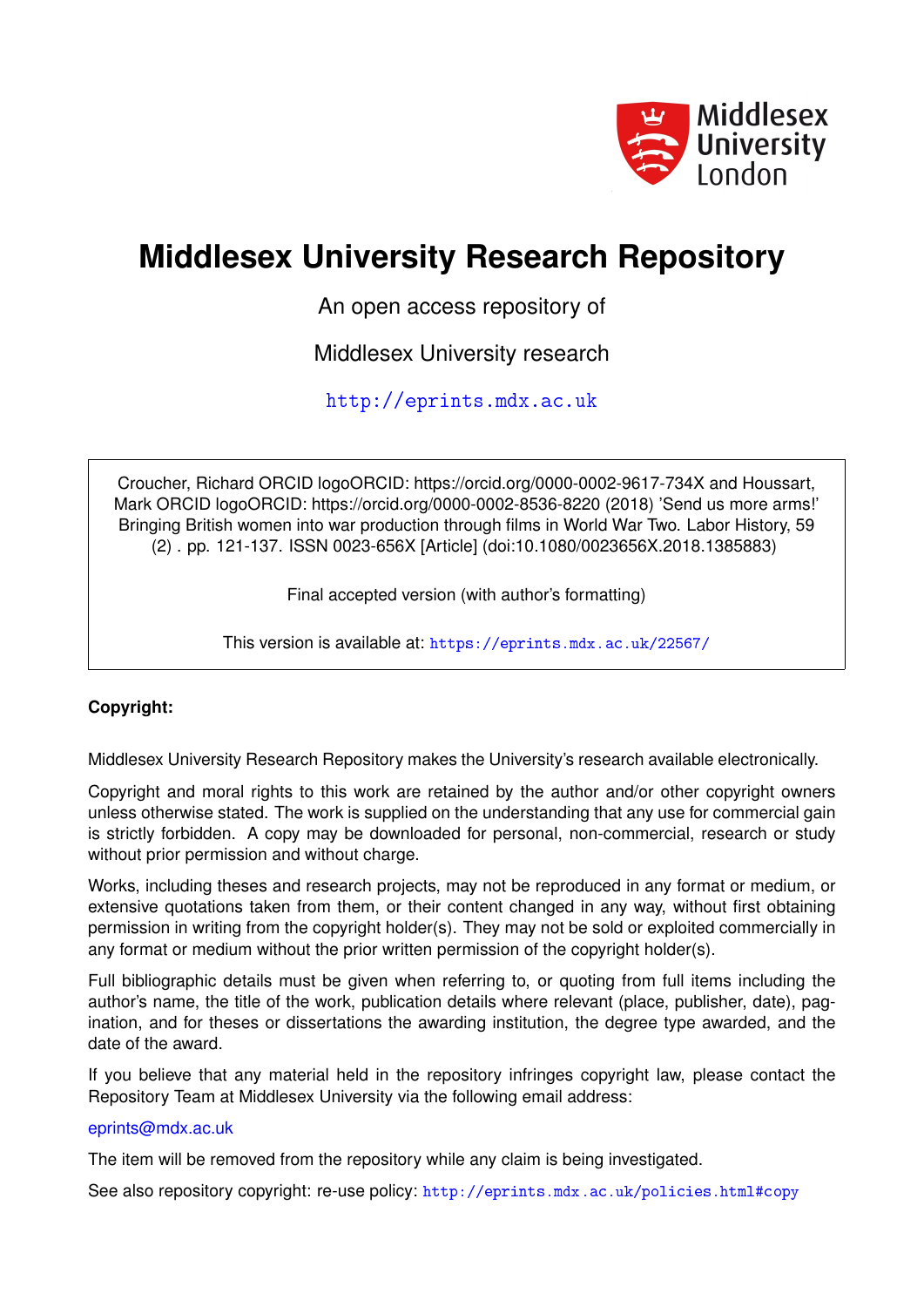**'Send Us More Arms!' Bringing British women into war production through films in World War Two.**

Richard Croucher and Mark Houssart.

#### **Abstract**

*We analyse four propaganda films designed to support women's conscription into British arms production in 1941-2, examining their approach and comparing that to women's lived experience on entry to factories. The films recognised minor difficulties, stressed the support network available and the need for sacrifice. They sought to inspire but provided little information on matters important to women. In the factories, women experienced a range of substantive issues. While the propaganda was immediately successful in its main aim, its lacunae were significant since these issues generated increasing industrial conflict led by women.* 

### **Keywords**

Internal cinematic propaganda; UK; World War Two; women; industrial mobilisation

## **Introduction**

Four short motivational films designed to support women's conscription into British arms production in 1941-2 are analysed, to determine how issues that government knew interested women were acknowledged and either confronted or avoided. The films are then compared with women's factory experiences to define the scale and nature of the propaganda-lived experience gap. The exercise illuminates how government and filmmakers sought to overcome women's reservations, and shows the extent of their success. Women's industrial conscription was perceived as potentially problematic; women's concerns were apparent and demanded a propaganda effort which the British state was only weakly-equipped to undertake.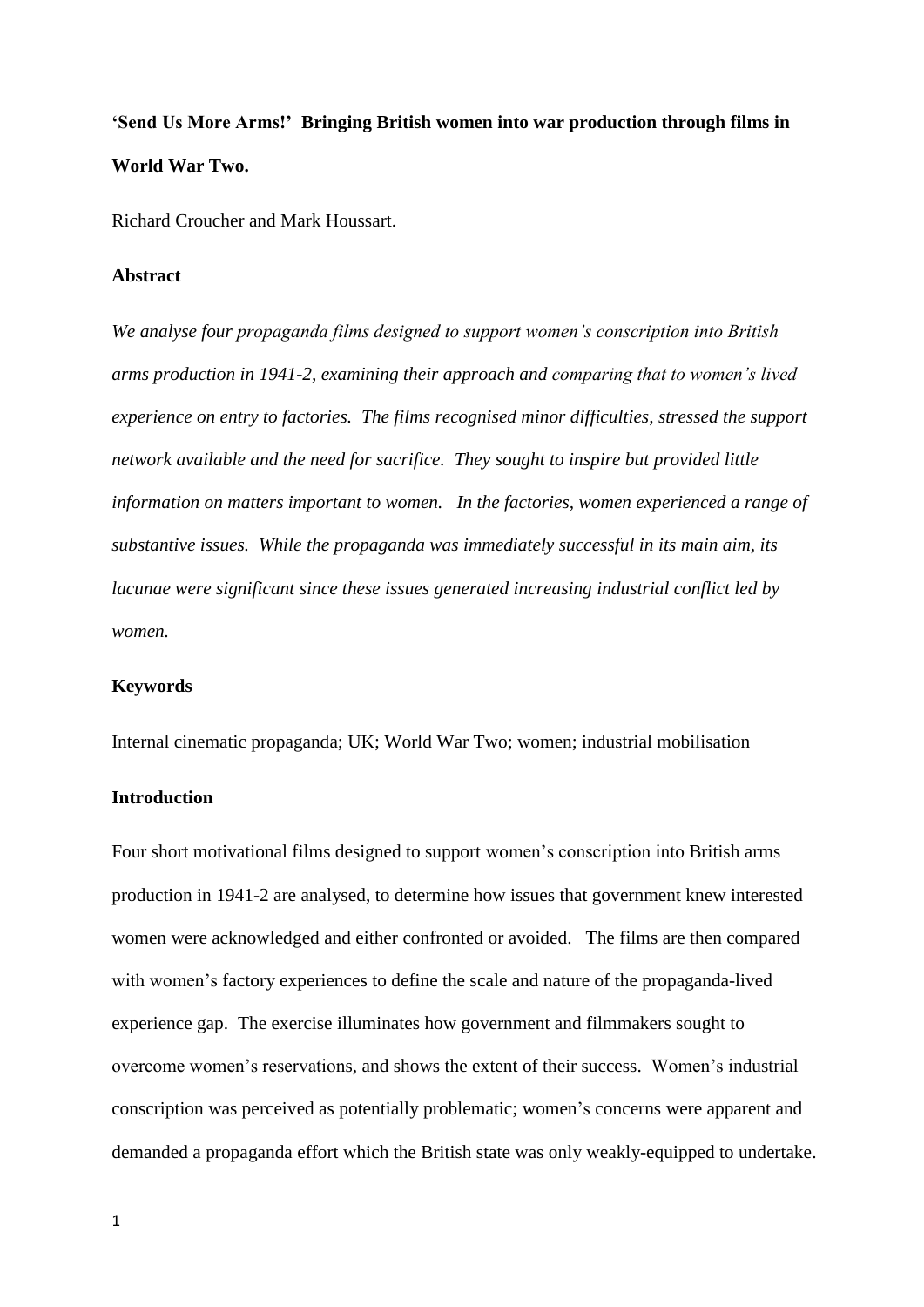Similar compulsory industrial mobilisation was not attempted in wartime Nazi Germany (Harrison, 1988). Cinema was important to British industrial recruitment propaganda because of its huge popularity among young working class women and because they attended cinemas together and then discussed and disseminated their reactions (Richards, 1994, p. 147 and *passim*). It has been authoritatively suggested that women's attitudes were impacted by such recruitment propaganda (Summerfield, 1998, p. 87)<sup>1</sup>. The paper examines recruitment films' approach and how it compared to women's factory experiences as reflected in extensive state archival deposits.

 Britain achieved a very high level of women's participation in war production (Harrison, 1988). Substantial obstacles had to be overcome to achieve this. These included conservative political objections to women being coerced into joining the male world of manufacturing potentially at the expense of their domestic responsibilities, objections from male workers and managers and complex practical problems. The First World War offered an ambivalent precedent. Then, women were employed in arms industries by breaking down skilled men's complex tasks into their constituent parts ('dilution') but this encountered significant industrial resistance (Hinton, 1973). Skilled trade unionism as embodied in the industry's main union, the Amalgamated Society of Engineers<sup>2</sup> had long had as its central principle the exclusion of non-apprenticed workers, particularly women, from skilled employment. The first national shop stewards' movement of 1914-1918 led numerous strikes on the issue (Hinton, 1973). Ernest Bevin, ex- General Secretary of the Transport and General Workers' Union and Minister of Labour in the coalition government formed in 1940, was sensitive to this history. The government therefore encouraged employers and the AEU to reach the Extended Employment of Women Agreement 1940, to balance the risks of dilution with organised labour's cooperation. It specified that women's employment would be increased provided that they leave the industry at the end of the war (Summerfield, 1989).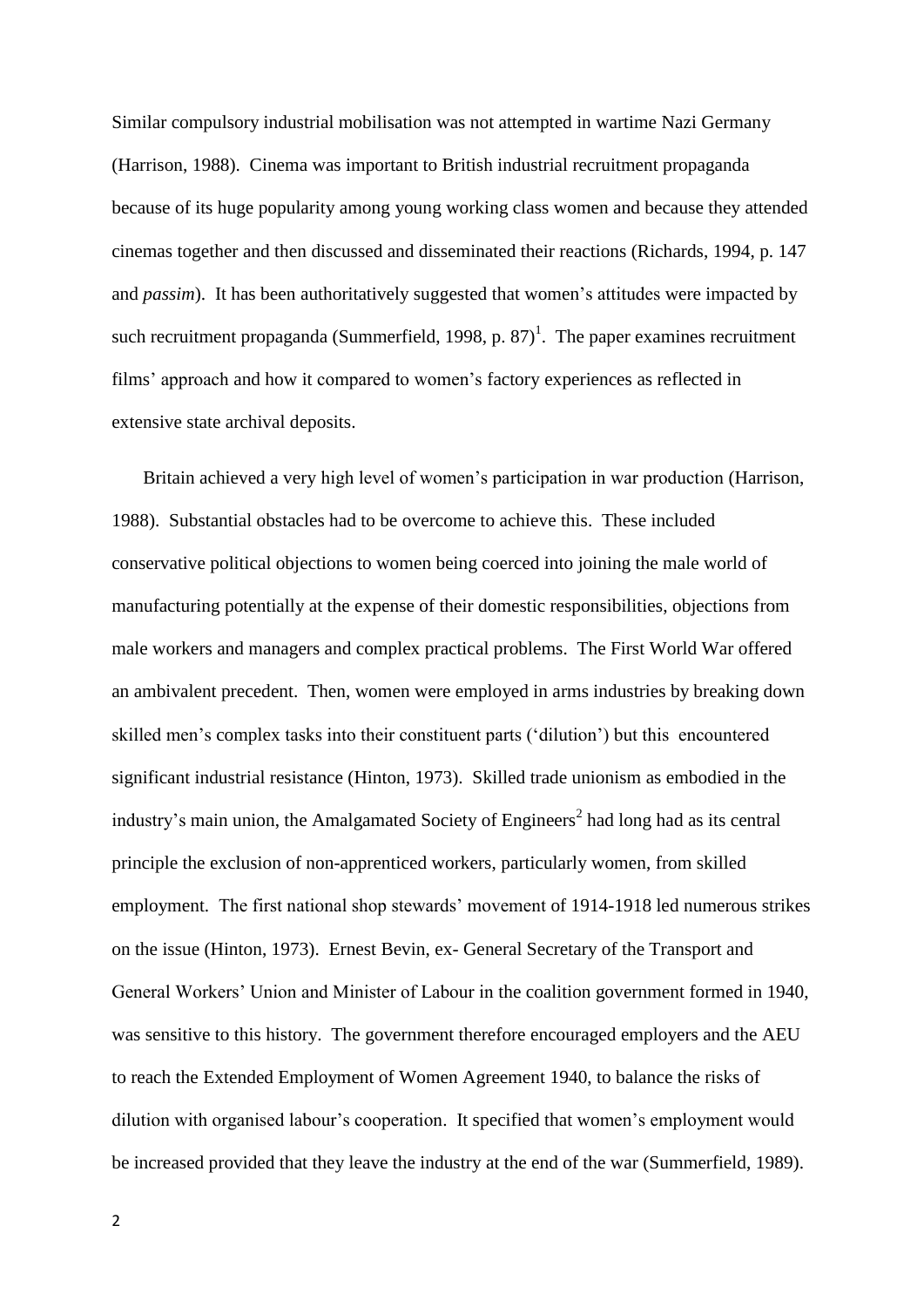At formal, national and institutional levels, the issue of skilled men's opposition was therefore 'settled', even if many negative attitudes persisted. Chapman (2011, p. 201-15) correctly suggests that men's reservations as workers (would their terms and conditions be undermined?), family members (would current domestic divisions of labour be maintained?), and industrial managers (would customary industrial arrangements and settlements be disrupted?) remained to be confronted by propaganda.

The primary issue was women's attitudes. Coercion could be used at the margins on women reluctant to comply, but propaganda was key to inspiring and motivating the mass of women while addressing their questions and reservations. Factory work was often viewed unfavourably by women (Summerfield, 1989, p. 37-43; p. 55-7). Some regarded certain workplaces such as shipyards as exclusively male provinces<sup>3</sup>. Women also had substantive questions on pay, nurseries, transport, their domestic roles and their capacity to cope with skilled work. Consequently, a voluntary recruitment campaign conducted in 1941 failed to yield sufficient recruits (Croucher, 1982, p. 253). From early 1942, women aged 19-30 were progressively called up to work in factories. Women were divided into two categories: 'mobile' - without domestic responsibilities - and 'immobile' (with domestic responsibilities). The direction of female labour was gradually extended, becoming comprehensive: from January 1943, women aged 18-40 could be directed to work full or part-time (Summerfield, 1989, p. 35-6).

 Filmic propaganda at the beginning of the war was coordinated by the new Ministry of Information (MOI) through its films division but was unsuccessful (Murphy, 2000, p. 5). Initial cinematic attempts to recruit women volunteers were criticised for failing to engage audiences (Chapman, 2011, p. 204-6; Woolley, 2017). Improvement was clearly necessary.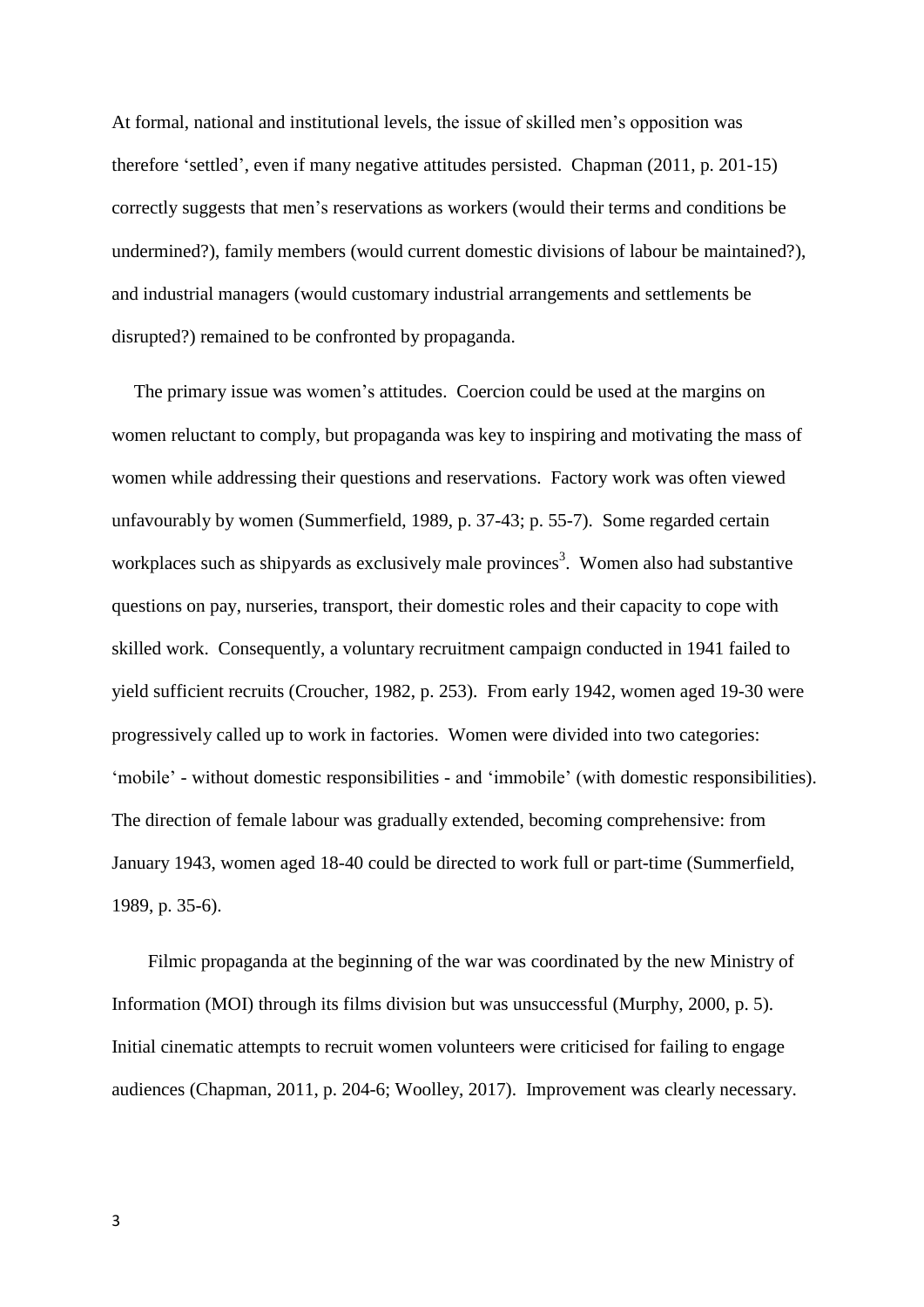What follows begins with a brief examination of the propaganda and film literature, followed by an analysis of four short films and their depictions of war work. The next major section focuses on women's real factory experiences. The paper concludes by arguing that the propaganda-lived experience gap was large, since the films deliberately avoided important issues.

#### **Previous Discussion of Cinematic Propaganda**

Chapman (2011, p. 4) notes that early studies on film and propaganda dealt with Nazi Germany or the Soviet Union, but recognition grew that propaganda was not confined to 'totalitarian' states and interest developed in other national contexts. With the partial exception of better-known films such as *Night Shift* (Jack Chambers, 1942) and the feature *Millions Like Us* (Sidney Gilliat, Frank Launder, 1943), which it influenced<sup>4</sup>, very little has been written on British films about industrial work, although wide recognition exists that World War Two was a war of production (Harrison, 1988). Short films specifically have been declared largely irrelevant by some, partly on the argument that they had little effect on audiences (Pronay & Croft, 1983). Yet at the time, Mass Observation (MO) reported a 'higher degree of response' (Chapman, 2011, p. 106) to documentary shorts, especially those which provided information, than to the alternative 'story' approach. Others challenged Pronay and Croft's (1983) influential negative view of shorts, suggesting that they influenced popular opinion and subsequent feature films (Chapman, 2011, p. 87, p. 106, p. 112; Fox, 2006, p. 821). They could be produced rapidly. When the celebrated *Millions Like Us* appeared in November 1943, women's mobilisation had already been achieved. Feature films might have influenced attitudes more effectively, but provided information slowly, indirectly and in fictive contexts. They were therefore unsuitable for mobilising women rapidly. Thus, film researchers' low levels of interest in women's mobilisation may be related to their attitudes to the shorts that were so important to it.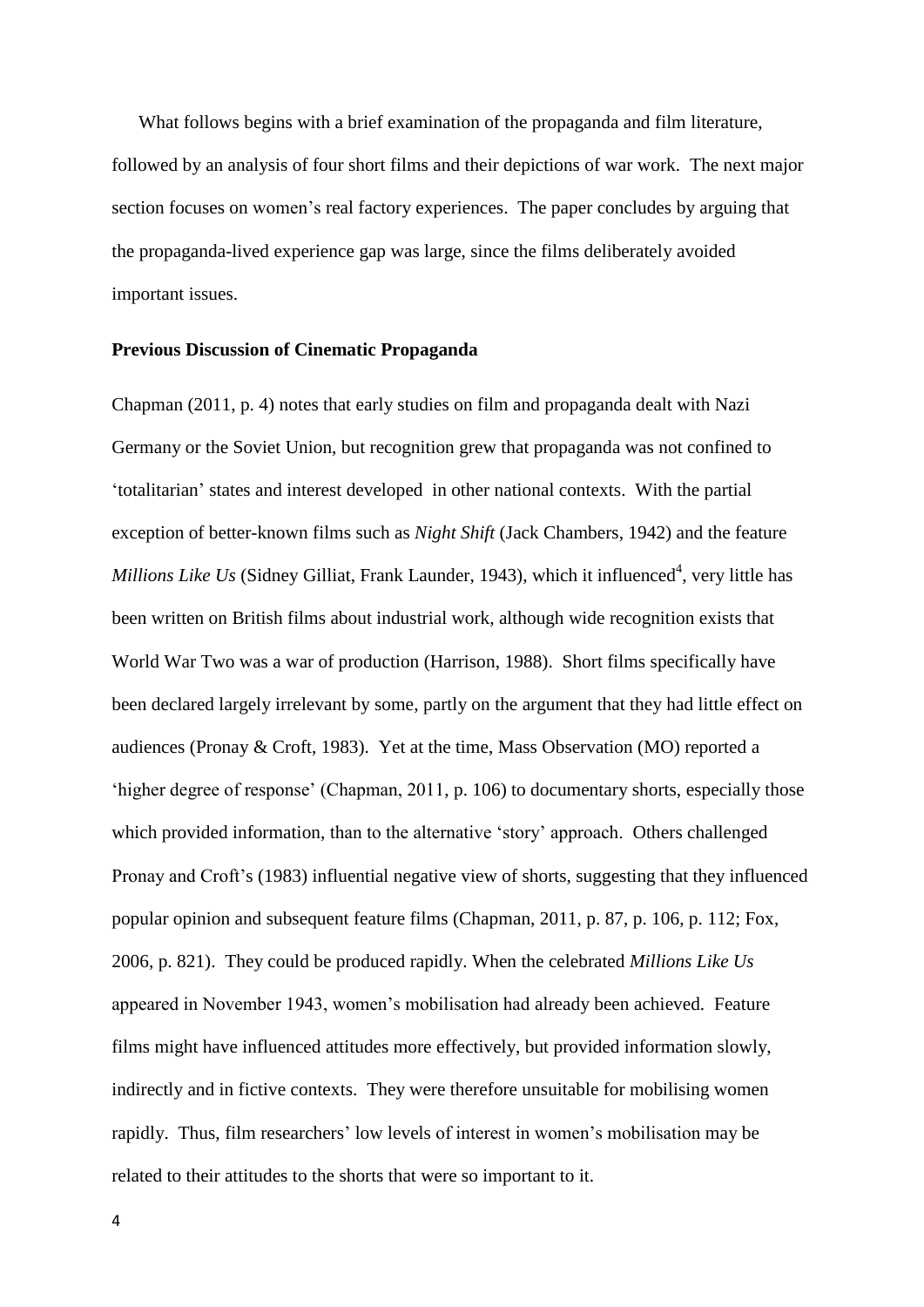Discussion among the researchers cited above also concentrated on matters of filmic form and tone rather than on the concrete information films conveyed. It has also been interested in how closely audiences identified with cinematic representations of working life, a subject on which only very limited evidence exists. In terms of broad approach, the MOI – based on the observation that the British public responded badly to exhortation – argued that propaganda should be based on reason, education and information (Chapman, 2011, p. 44-6). However, identification also depended on how convincingly reality was represented, creating a debate concerning filmic forms and methods underpinned by ideological differences between important groups. The mainstream 'trade' argued that professional actors should be used, as non-professionals reacted unnaturally to filming. Fox (2006, p. 830) shows that these views were supported by the MOI's committee on home propaganda. The committee approved of the 'ordinary' in films, but recommended that shorts be made in studios featuring 'popular artists', giving them 'greater propaganda value'.The documentarists argued on the other hand that realism could be increased by attending to existing 'natural' rather than staged stories, filmed in industrial workplaces using actual workers and not seeking to iron out manifestations of diversity among them.

 Paul Rotha was a leading practitioner of the industrial documentary. He did not shy away from using pronounced working class and regional accents (Fox, 2006). Critical of the MOI's philosophy, he emphasised the need to 'educate' all film sponsors to his views' utility (Petrie & Kruger, 1999, p. 40). The sponsors became 'educated,' but slowly. Initially, the documentarists faced being marginalised or excluded from MOI films (Chapman, 2011, p. 58-85). In time, however, the MOI's films division decided that they should incorporate and consult different types of filmmaker; this view was gaining ground when the recruitment films were produced (Chapman, 2011, p. 77-8).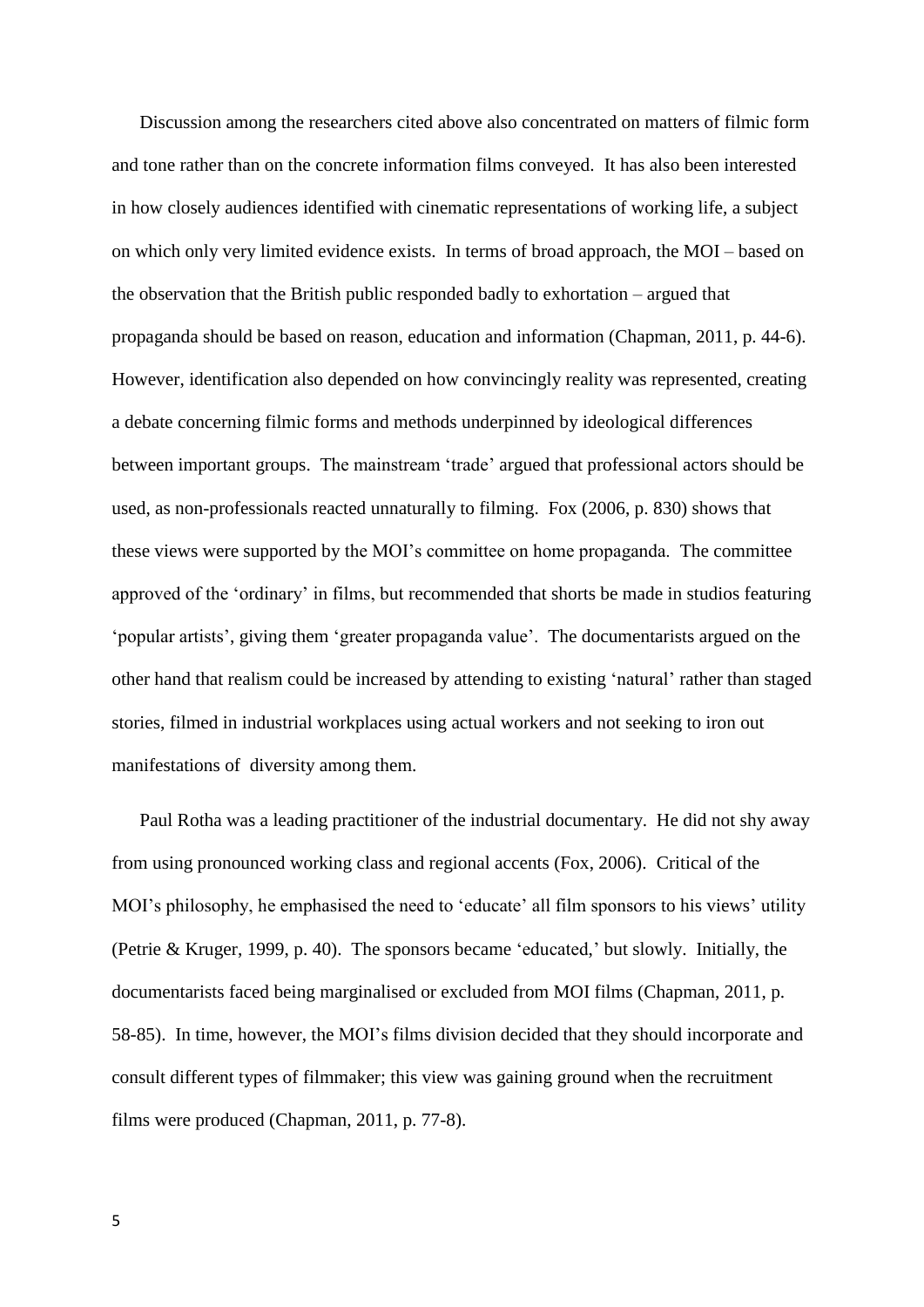The MOI' s central role in commissioning, influencing and structuring filmic propaganda, even to the extent of over-riding censors, has been stressed (Aldgate & Richards, 2007, p. 4-21; Woolley, 2017) and the MOI clearly wielded considerable influence. Yet numerous other ministries played a significant role in negotiating the films' content and distribution Non-MOI departments, as co-authors and guardians of official labour policies, were far from passive recipients of what they regarded as potentially problematic MOI approaches and products. They were most concerned with distributing concrete information and monitoring what was shown (Sussex, 1975, p. 151). They had been critical of the MOI's approach to industrial issues such as earnings, and regularly communicated their concerns at the inter-departmental Industrial Publicity Committee, chaired during the women's recruitment campaign by a senior Ministry of Labour and National Service official, Mr Frere. Thus, scholars' almost exclusive focus on the MOI and its relations with filmmakers is too narrow fully to explain the background to recruitment films' factual content.

 The government's propaganda aims and how to achieve them posed fundamental questions. The MOI believed that wartime propaganda's purpose was 'to get people to do things' (Fox, 2013, p. 25). In this case, the immediate task was to get women into factories while avoiding substantial resistance. However, achieving it was merely the precondition of achieving women's commitment: obtaining access to women's labour power was not equivalent to making full use of it. Thus, the government had to plot a route between two sets of considerations. Factory work and mobilisation could be portrayed positively, but this had to be balanced with government policy to respect employers' wish not to make concessions, such as higher pay for women that might need to be carried over into peace time (Wightman, 1999, p. 136). This suggested an appeal to women weighted towards political exhortation and equality of sacrifice, rather than on responding factually to the potentially explosive substantive questions which government knew were being asked.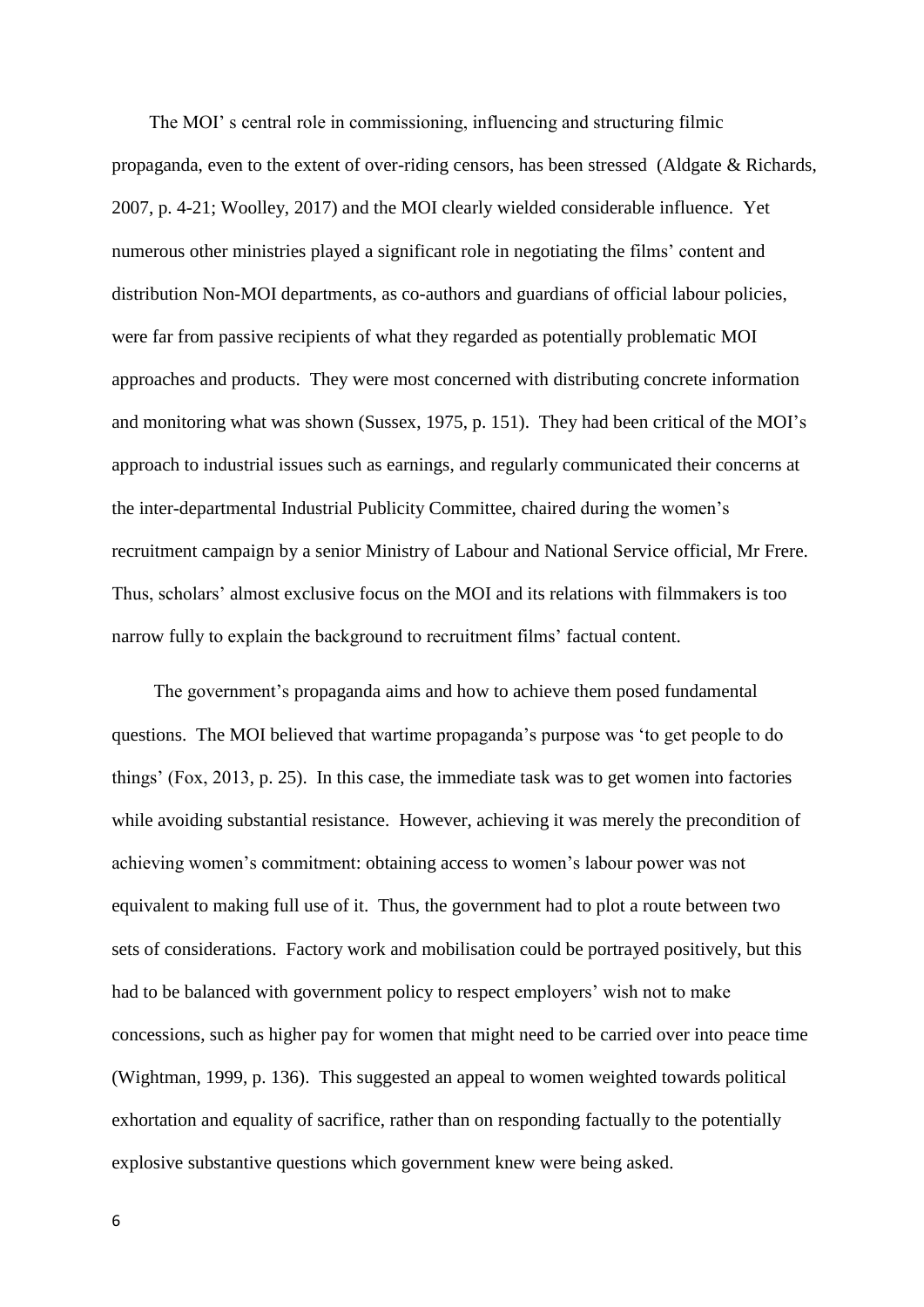## **The films**

#### *Introduction*

The films selected for analysis are all of the shorts about women's industrial conscription publicly currently available. They were made and appeared between late 1941 and September 1942, that is, between the point at which it had become clear that women were to be conscripted, and when the process was well under way. The Ministry of Information sponsored all of the works; the Ministries of Labour and National Service and Supply cosponsored two and one of them respectively. The films were produced by filmmakers representing the different approaches mentioned above. Two were made by Paul Rotha and his company; the others were made by Spectator Films and Verity Films. The personnel involved were exclusively male, but experienced; each film involved different specialists. With the sole exception of the sound specialist W.G. Bland, there was no overlap in production personnel between the films.

 The first, *Night Shift*, is a documentary in which Rotha built on the worker-centred approach he initiated in his important *Shipyard* (Paul Rotha, 1935). *Night Shift* shows workers in the Royal Ordnance Factory, Newport, Wales. With the exception of the newsreel referred to below, the other films are similar to more traditional 'informationals' as the MOI called shorts primarily designed to give important practical information; in these cases they were also clearly designed to motivate and reassure. Two of the films show more 'trade' approaches, including that of using professional actors and actresses, as in *Jane Brown Changes Her Job* (Harold Cooper, 1941). This film shows Jane (the well-known actress Anne Firth) leaving her typing job in response to appeals to volunteer. She is trained as a skilled worker and goes to work as an aero detail fitter in a factory making Spitfires (Vickers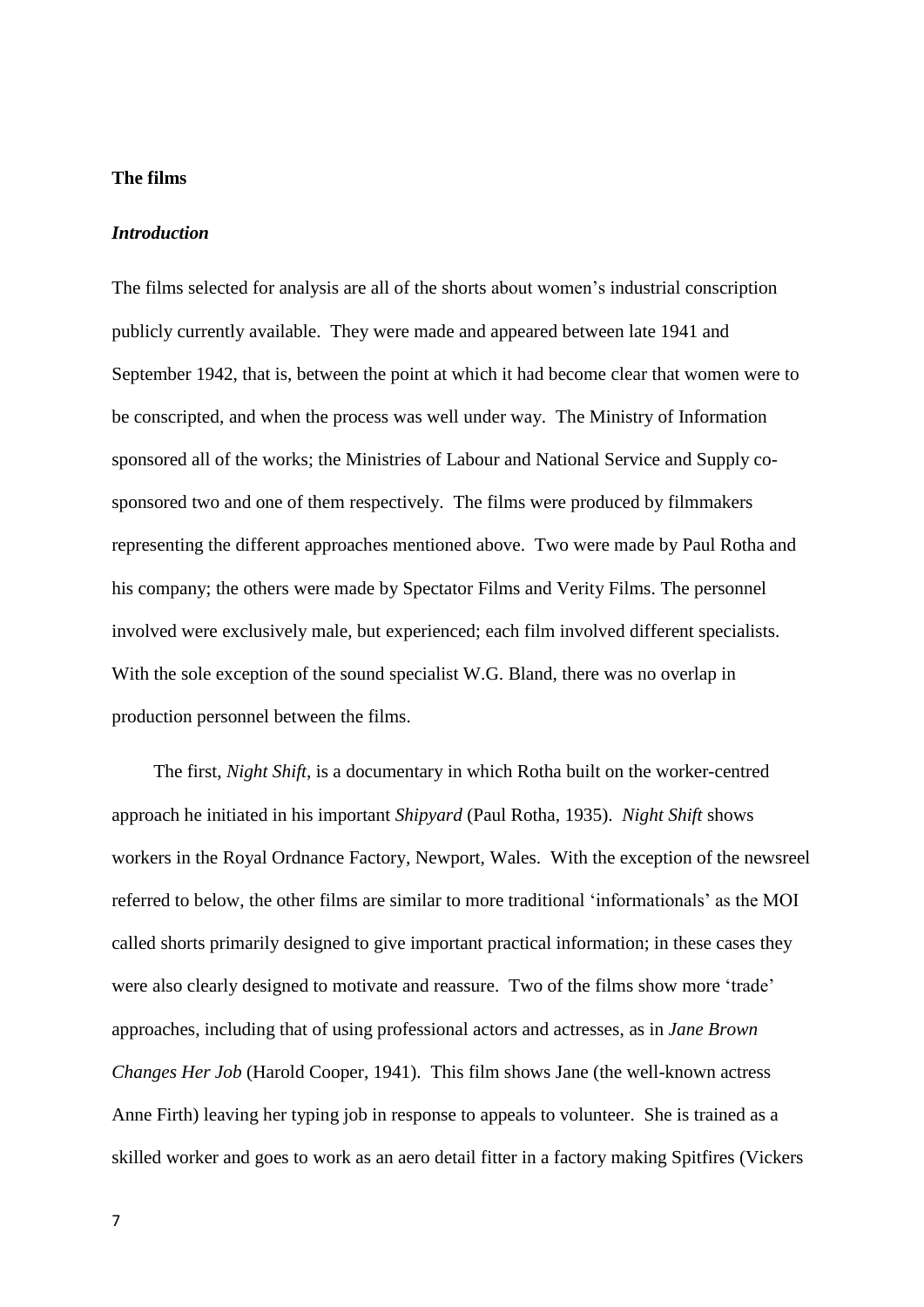Supermarine, Castle Bromwich). It was made by a team led by the experienced producer Sydney Box. It was an early production of Verity Films, a well-established general propaganda film production company which later became a large-scale MOI contractor. *Women Away From Home* (Gilbert Gunn, 1943) represents something of a hybrid between the 'trade' and documentarist approaches. It was directed by Gilbert Gunn, a Scottish trade film-maker who made many wartime documentaries. It is the story of three young women (apparently played by actresses) conscripted to travel to munitions factories, focusing on the support and accommodation provided. Finally, we analyse a rather different work by Paul Rotha's company: '*Food Front. Shopping Plan Helps Women Workers*', (Paul Rotha Productions, 1942) the first part of a newsreel series (*Worker and War Front Magazine*) shown in cinemas along with feature films. Although the newsreel is not directly aimed at women's recruitment, it tackles a major issue for women recruits and both illustrates and advocates a way of dealing with it. The series in which it appeared ran from 1942 to 1945, consisting of eighteen newsreels each in three parts, of which this is the first item in Magazine no.1. The Magazine was described by the government's inter-departmental Industrial Publicity Committee as aiming to increase production and provide information<sup>5</sup>. It is a hybrid between a newsreel and a 'cinemagazine', combining explicit broader messages with news reportage. In this film, women workers are shown experiencing problems with shopping, which are solved by employers and unions cooperating. Uniquely among the films, the film highlights the fact that women's work had to be combined with their customary domestic duties.

 *Night Shift* and the very different *Jane Brown Changes Her Job* have been discussed by researchers, primarily as influences on and antecedents of the acclaimed wartime feature film *Millions Like Us* (Aldgate & Richards, 2007, p. 300-301; Chapman, 2011, p. 296). Higson, (2003, p. 25-6) remarks on the 'realistic effects' achieved in *Millions Like Us*, derived by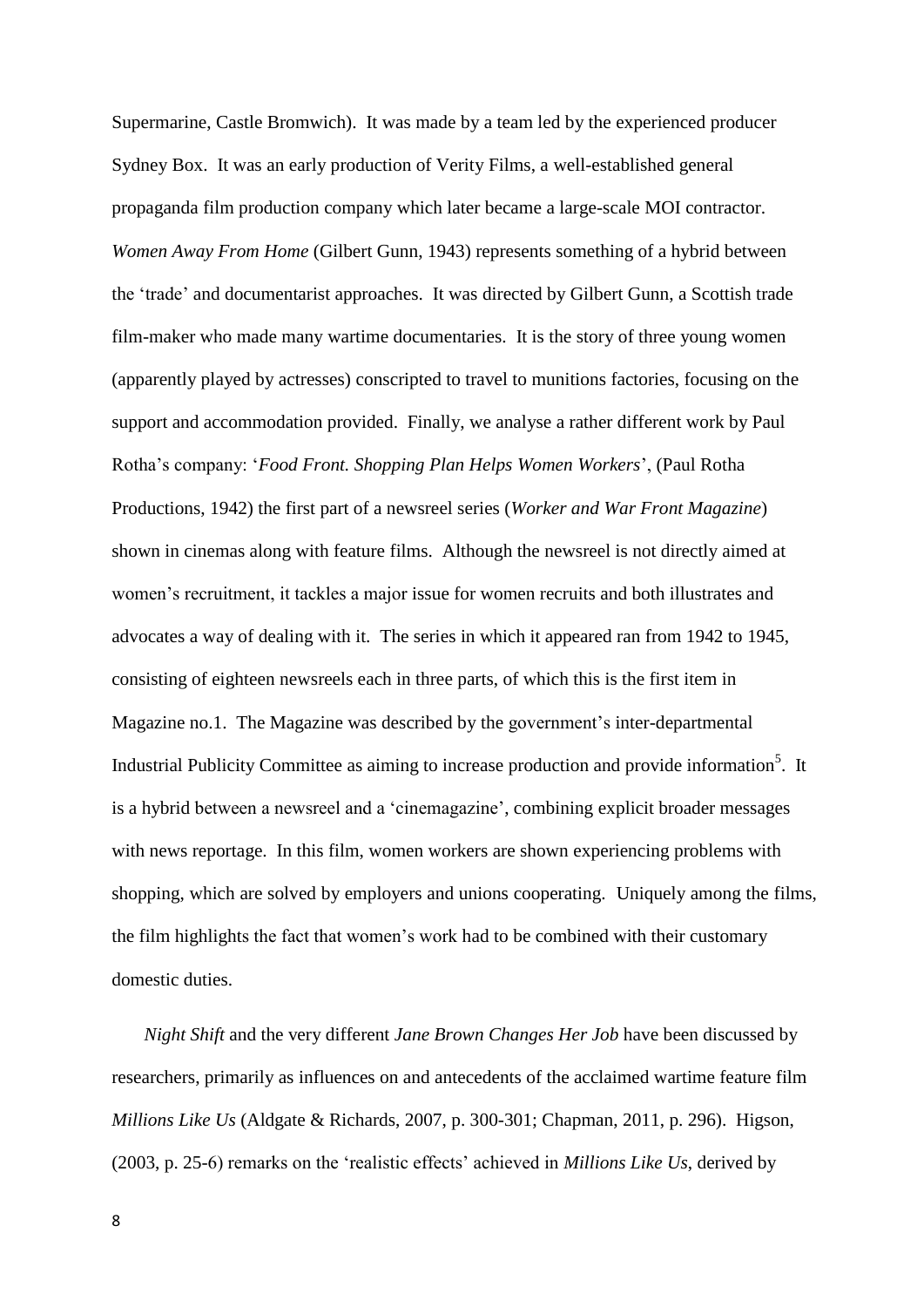'appropriating' documentary strategies. These authors offer useful if limited insight into the documentaries in question. *Jane Brown Changes Her Job* receives brief mentions, for its emphases on job satisfaction, skills acquisition, friendship and contribution to the Royal Air Force (Aldgate & Richards, 2007, p. 302). It has also been criticised (Chapman, 2011, p. 207) for side-stepping the conscription issue by featuring a volunteer, though this might be thought a very suitable approach for motivating women about to be conscripted. *Night Shift* is the film most discussed by scholars. Aldgate and Richards (2007, p. 301-2) correctly state that it seeks to make war work more attractive by emphasising cheerfulness and comradeship. Chapman (2011, p. 206) further suggests – without empirical evidence – that it provides 'an authentic picture of factory work'. While arguably 'authentic', it is also atypical, since it depicts a Royal Ordnance Factory (ROF). Unlike most arms factories ROFs were directly managed by the Ministry of Supply, who modelled good employment practice to private employers in all areas including pay, resisting Treasury requests to change their policy (Inman, 1957, p. 57; p. 63; p. 355). Industrial relations in the ROFs were often better than those in private companies (Inman, 1957, p. 406). The factory's social climate is likely to have reflected this. Edgerton (2012, p. 206), an acute researcher focused on production matters, credits it with painting 'a particularly vivid picture of productive processes'. Chapman (2011, p. 206) argues that *Night Shift* 'does not address the resentment which many women felt about being conscripted into factory labour', a reflection similar to one by Aldgate and Richards (2007, p. 300-301). As we show below, the films had strongly positive approaches which do arguably address this resentment, albeit indirectly. These authors' brief evaluations therefore raise issues without resolving them, underlining the need for closer engagement with these films and how they related to industrial life.

### *Film Analysis*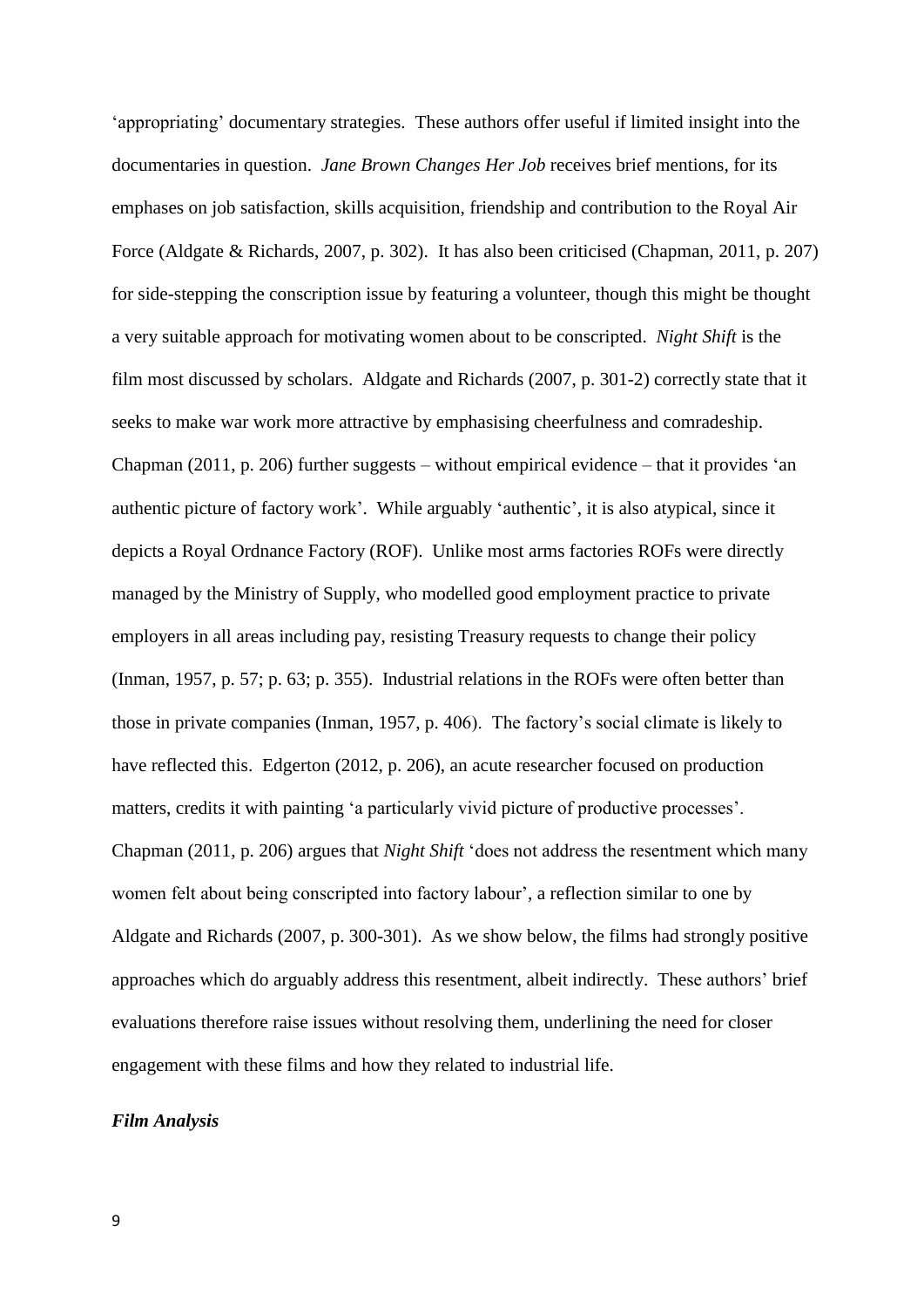The films collectively and consistently contain certain positive messages, now illustrated in turn: a stress on the over-riding need for women to contribute to the industrial war effort, women's capacity to perform different jobs, the support system in place, employment's immediate compensations, the need to recognise and accept certain minor difficulties and finally the necessity for a cooperative spirit. Informational omissions are also significant.

 The first theme, the over-riding need for women's work, draws powerful analogies between the military and home fronts. *Night Shift* ensures that the link between the women's work and the forces is organically integrated by depicting a factory producing tank guns. It begins with an establishing shot of a factory floor. The general bustle of the workshop is visible as the superimposed caption appears: 'Send us more arms! From every war front comes this call to British workers. Night and day our factory front replies…' Similarly, in *Women Away from Home*, vivid opening sequences show uniformed men departing in trains, creating aclose analogy with the movement required of 'mobile' women. At *Jane Brown Changes Her Job'* s conclusion, Jane and her workmate see a Spitfire they worked on ferried to the Royal Air Force. The film also portrays the women as interpreting the identity passes they need to enter the factory to symbolise their own importance to the war effort.

 Women's capacity to do various industrial jobs is the second theme. The films all exhibit a departure from earlier productions which treated the subject as worthy of debate, although a sizeable proportion of those to be conscripted had worked in industry before 1939 (Wightman, 1999, p. 8-28). The skill theme addressed a common concern. In 1942, an MOI recruitment expert reported that middle-aged women were 'shy of accepting any job other than labouring', feeling that 'at their age, they were unable to 'take in' the training' for higher skilled work<sup>6</sup>. In all the films we consider, their capacity is assumed; they are shown working at non-labouring jobs and their skills are often strongly asserted. In *Night Shift*, one woman's ('Blondie') abilities as a machine operator after six months on the job are celebrated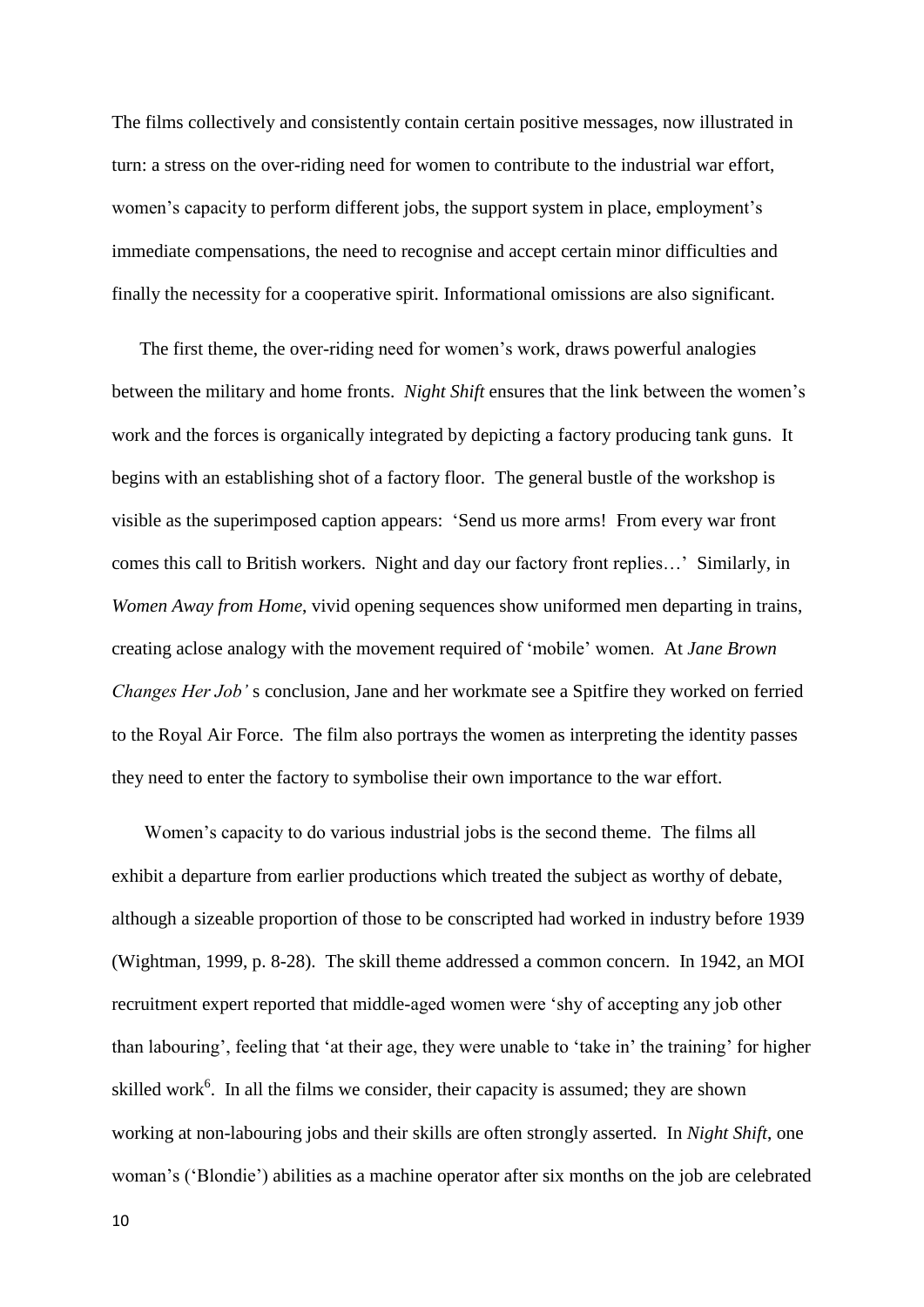both visually (her effective coordination is shown as she adjusts her lathe using both hands simultaneously but in different directions to bring tools to bear on the work) and verbally. 'She's as good as any man', the female voice-over underlines (women's voices are used in all three of the non- newsreel films). The theme is also strongly pursued in *Jane Brown Changes Her Job*. The voice-over tells us that Jane was slightly 'discouraged' by initial failures but gradually improved; she is repeatedly shown using her fitting skills. Yet audiences may have felt that the eponymous Jane was young enough to learn; at this point, using a famous actress exuding confidence may not have conveyed the desired point to the Sheffield women whose concerns were recorded by the MOI officer mentioned above.

 Support systems constitute a third theme, looming large in *Jane Brown Changes Her Job* and *Women Away from Home*. Jane is taught how to use factory equipment by men; 'My instructor was very patient,' she says of the smiling man guiding her. Jane and Mary become close during their training and ask to be sent to the same factory, a request with which a male official at Croydon Employment Centre happily assists them. In *Women Away from Home*, potentially helpful officials are introduced at the film's opening as a train bringing two of the three female protagonists arrives in Birmingham station: the area Welfare Officer, the Women's Voluntary Service Canteen and several Ministry of Labour and National Service guides. The women are driven to their lodgings by a man who offers further information in case the landlady cannot answer particular questions. The women's relationship with the landlady is depicted as one of mutual support, the latter being glad of their company; she is lonely with her son in the army and her husband on night work. The landlady offers her guests tea and tells them to help themselves to sugar, an offer they eagerly accept. Food and drink feature prominently in all four films, undoubtedly to allay women's fears about their nutrition to help sustain them through long shifts.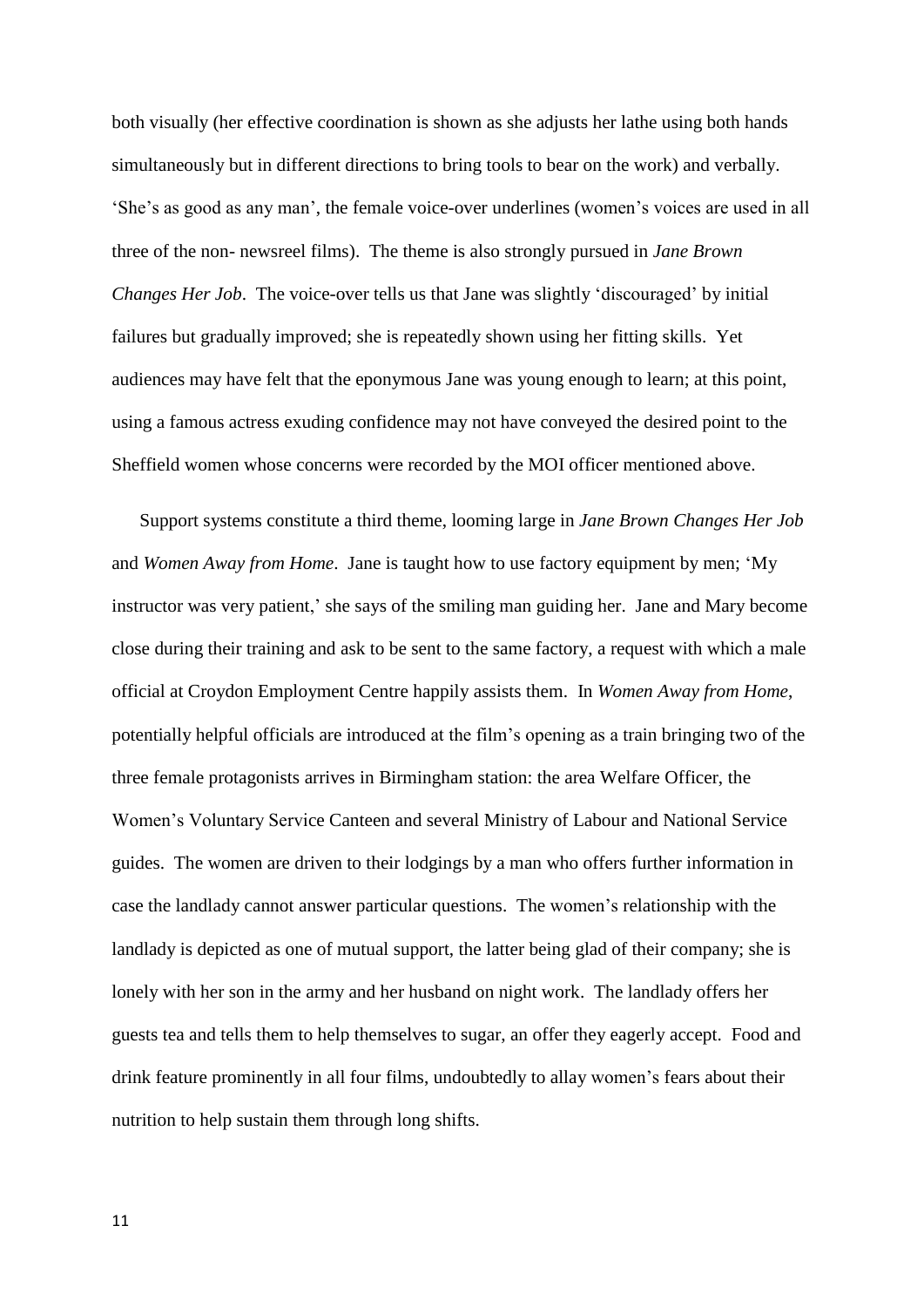The compensations – even attractions – of factory life constitute the fourth theme. The most apparent is a profound sense of community, *Gemeinschaft*, friendship and human solidarity. The strongest emphasis is on inter-women solidarities but men are sometimes included. In all four films, manual working women are shown as sharing a similar 'uniform' (trousers, overalls, hair tied back with scarves) underlining the workplace community theme. Uniformity exists in the women's clothing even outside the factory, clearly illustrated in the clothes of the three women central to *Women Away From Home*. Yet standardised women's 'utility' wear only became common later in the war. Though overalls were one of the few items which became completely standard by late wartime, they were more varied in design and material at this earlier point (Calder, 1971, p. 323). Later, we see some women wearing small items of jewellery on their overalls in *Millions Like Us*. Such personal decoration is absent in these earlier films.

 Community is also expressed through music, especially song and dance. Well-attended classical concerts as well as more popular singing and dancing are shown. Typically, smiling women sing, smile and sway together over machine noise. In *Women Away From Home*, women in a factory hostel organise their own musical shows. *Night Shift* is replete with music, ending with men and women singing loudly together. All of the films show friendships and other affective relationships as the micro foundation of community. In *Jane Brown Changes Her Job*, Jane reports that she got on well with everyone in her factory and that breaks were opportunities to chat and 'have a laugh' with others. In *Night Shift*, the factory camaraderie is conveyed via a shot of two women drinking tea by their machines. The visual contrast between the demanding factory environment and the cheerful, determined women who work in it creates an optimistic prospect. In the same film, a new young woman recruit is warmly welcomed to the shop floor. The night workers enjoy the comradeship of common purpose and adversity. One worker says 'You feel you are really pulling your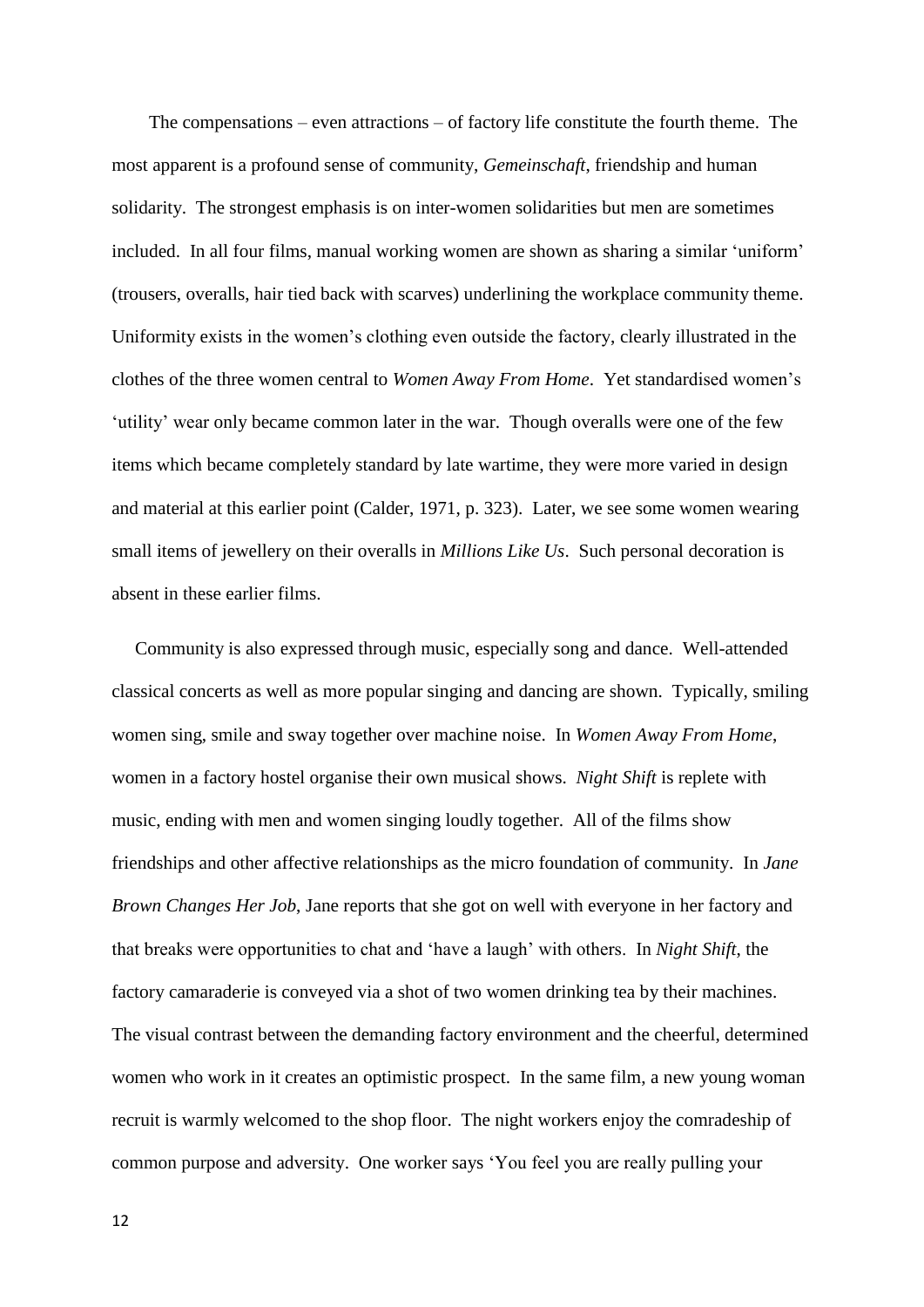weight because you're working while people are asleep in bed'. Male-female romantic possibilities are evoked. During a long dance scene set in the dinner break in the canteen, the blues song 'Some of These Days,' in which a woman demands better treatment from her man, is sung by a woman worker as a man and woman in overalls covertly share a cigarette in an ambiguous open-ended tryst scene. In another shot in this scene, a man has his arm around a seated woman. Similarly, *Women Away from Home* emphasises new and rewarding relationships; as the voice-over puts it, 'a whole new social life' can emerge.

 A fifth theme is the need to bear minor problems. In *Jane Brown Changes Her Job*, Jane cuts herself with a saw but claims that she learned how to avoid such accidents. Her coworker admits that she initially found constant standing at her machine difficult. It is acknowledged that the strenuous work can easily make people 'irritable.' 'It's hard work standing on your feet all day,' Jane tells us, 'or crouching in positions that make you feel your back is breaking.' This is the frankest acknowledgement of the ergonomic issues common in many factories, one qualified by Jane via the typical industrial workers' reflection that 'you get used to it'. *Night Shift* uses machine noise as a background motif, at levels likely potentially to cause hearing loss and stress. Inter-worker sympathy for others working under taxing conditions is shown when, late in the shift, an older woman labourer looks at a young machine operator sympathetically and asks 'tired, kid?' The break brings relief as she is brought tea by co-workers. Workers' empathy and human solidarity thus contrasts with the quite different message from those in authority. At the conclusion of *Women Away From Home*, a middle-class factory Welfare Supervisor tells one young woman, Celia, that she needs to throw herself into work and factory social life to overcome her sense of loss at travelling and abandoning her ambitions for a career as a dancer. Celia is told things are not 'all roses' but sacrifices to match those being made by the men are needed: 'We must have munitions.'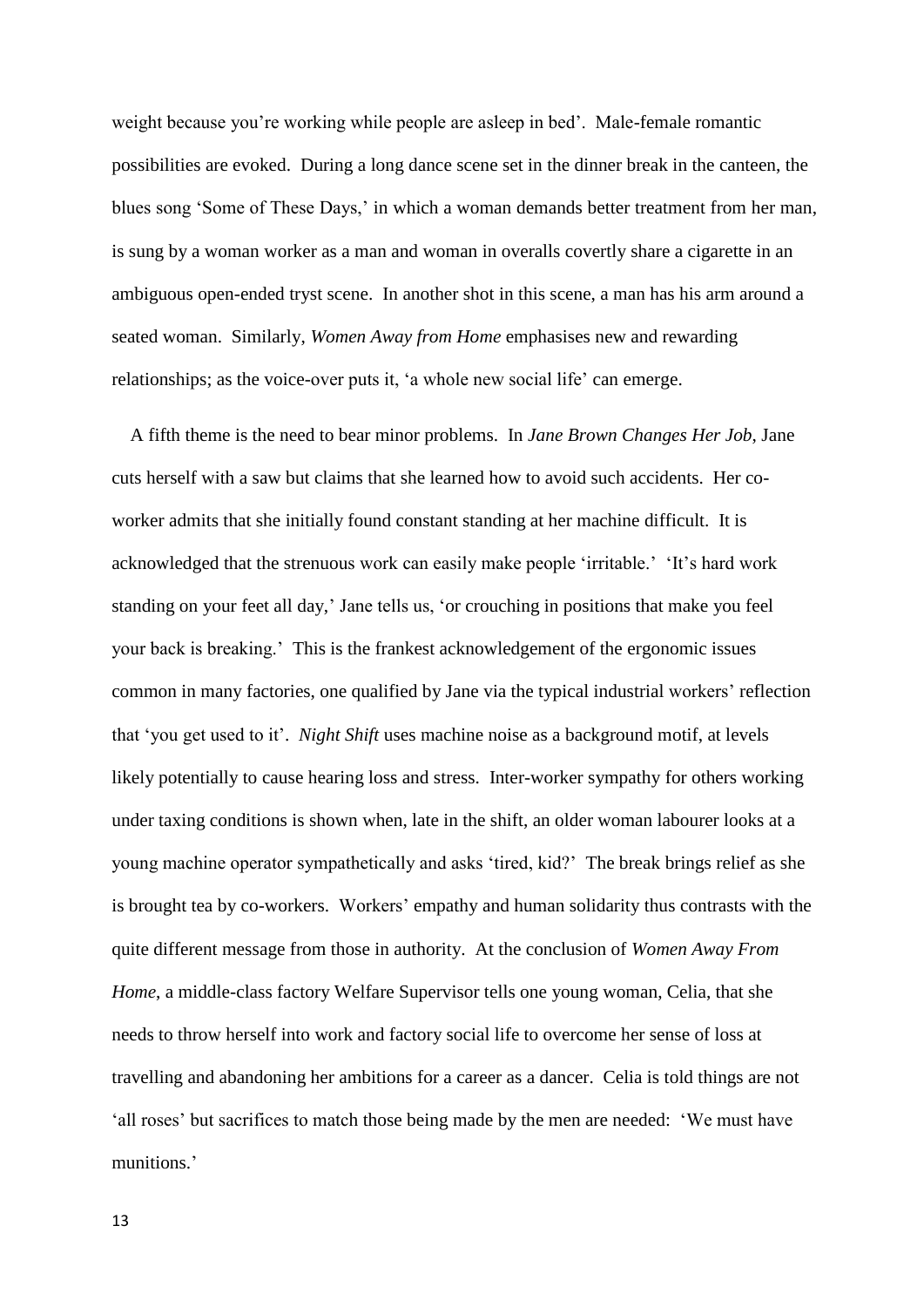The sixth and final theme is cooperation to deal with problems affecting production. In the newsreel excerpt, '*Food Front. Shopping Plan Helps Women Workers'*, this is the principal argument although it also appears in other films. The issues faced by 'immobile' women are acknowledged head-on and dealt with cooperatively. The opening shot features a tired woman at her machine, pushing her goggles back and puffing her cheeks. The newscaster tells us, with supporting visual illustration, that 'immobile' women employed on shift work spend their early mornings in long queues, risking being late for work. Three women workers irritably leave a queue without being served, knowing that they will be late for work if they wait. A meeting of the St Pancras (London) Chamber of Commerce discuss a possible solution; the all-male Chamber members sit with others, representatives of the local trade unions, including a woman shop steward wearing a head scarf, and the local cooperative society. They collectively refine the system whereby essential women war workers can apply for a priority card, counter-signed by their managers for use at shops. The women's orders are shown being prepared for them. 'Now,' the voice-over asserts, 'things are much better.' In an acute visual association, one of the workers' representatives is shown when the Ministry of Labour and National Service is mentioned. The representative strongly resembles the widely-respected Ernest Bevin, tangentially evoking Bevin's approval and even his participation. The voice-over concludes that problems may be solved in different ways, 'But this is the right way of going about it, people on the spot getting together, seeing what has to be done and then doing it'.

 The films' omissions are important. The question almost invariably first asked by women concerned pay; the Ministry of Labour and National Service internally acknowledged a 'lack of clarity' in the information provided<sup>7</sup>. Compared to the social rewards, pay is dealt with only minimally and tangentially. In the relatively grounded *Night Shift*, earnings are only mentioned through the prism of solidarity and co-operation: four women working a group of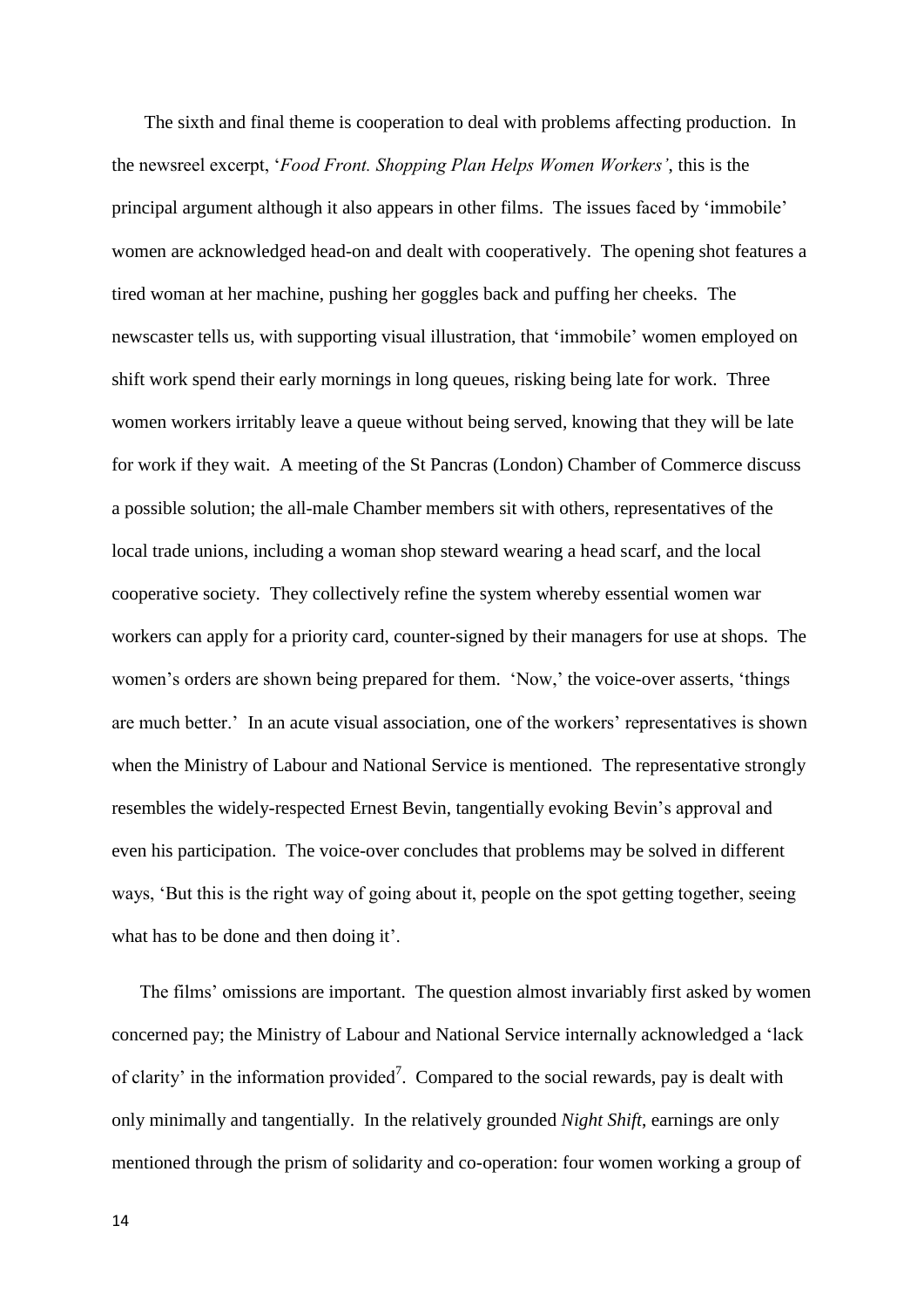machines together on days and nights pooled their piece work earnings, distributing them equally. In *Jane Brown Changes Her Job*, we hear that Jane is paid while training and that her pay increases from an initial 43 shillings, with her skills. However, this is the sole mention of specific amounts in any of the films. Both allusions are positive for women without committing employers and unions to anything concrete. Further income-related questions from women were reported by the MOI official quoted above. These included the possibility of part-time work (favoured by many), childcare ('the nursery problem raised a good deal of concern') and transport<sup>8</sup>. Yet the first two matters are not broached in the films. The third, transport, is only addressed in *Women Away from Home*, in which context it was probably deemed unavoidable. The voice-over explains that a new work party arrives at Birmingham station today: When the women arrive, 'the next step is to take them to their billets. For this purpose, there are coaches, and in some cases… the factories send cars.' The implication throughout is that the matter is comprehensively dealt with, at least in the initial induction context.

 Despite significant informational gaps, the three non-newsreel films are complementary in identifying various advantages in industrial war work. They address different social groups through casting and narrative, a breadth of appeal appropriate to government's aim of comprehensively mobilising women of all backgrounds (Lant, 1991, p. 6). *Jane Brown Changes Her Job*'s heroines are middle-class Southern English women, as signified by their speech, dress and comportment. *Food Front. Shopping Plan Helps Women Workers*' includes striking visual images of a London working class woman shop steward with head scarf and cigarette. In *Night Shift*, Welsh working class regional accents dominate, while *Women Working Away From Home* also features women from different regions. The message is that British women are united, regardless of their origins or previous work experience and that there truly is, to quote Jane Brown, 'a job to suit every woman.'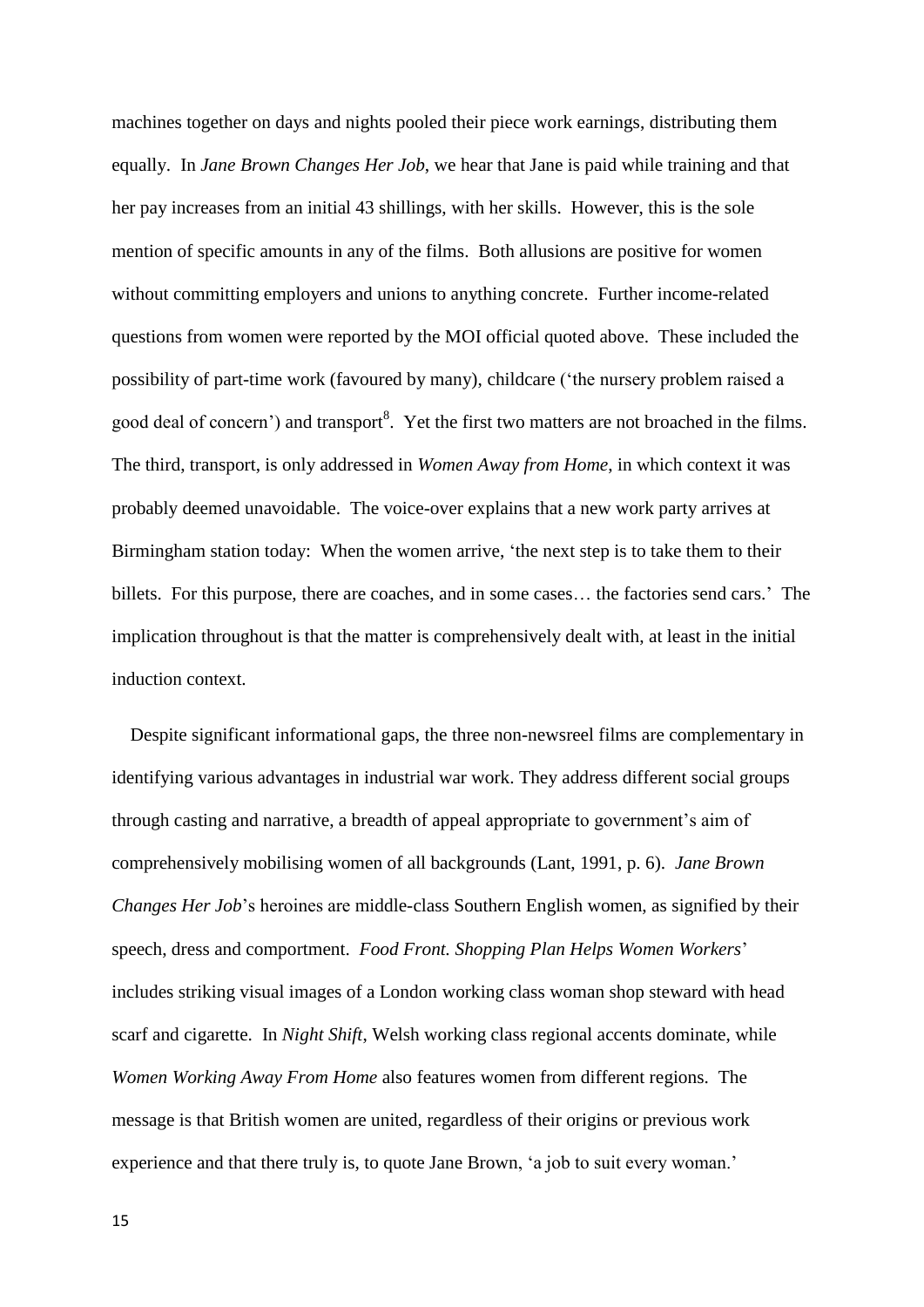#### **Women's Experience in Industry**

The issues encountered by women entering industry dwarfed the recruitment films' tangential references to minor irritations. Indeed, women's reactions to them threatened the war effort itself; the incidence and seriousness of collective action among women grew to considerable proportions in 1943-4 (Croucher, 1982, p. 293). The forms of action incorporated all those available, including go-slows (some involved large numbers of workers and lasted months)<sup>9</sup>. They included overtime bans, sit-ins and 'go home' strikes. The causes were industrial; strikers were not motivated by political opposition to the war, and lost production was frequently made up later $10$ .

Women's discontent was expressed through absenteeism and collective industrial action $11$ . The former was approximately twice as high among women as among men, and higher among married than among single women. It persisted at about 12-15 per cent throughout the war (Inman, 1957, p. 277-8). Organised labour, especially the Communists prominent in many arms factories and in the national shop stewards' movement, officially opposed both absenteeism and strikes after the invasion of the USSR (Croucher, 1982, p. 251-306). Yet in the first nine months of 1943, internal government figures show that twenty six firms experienced strikes and go-slows (predominantly involving women) in the aircraft industry alone. In these months, seventy-five aircraft were lost to industrial action compared to the number programmed by the Ministry of Aircraft Production<sup>12</sup>. Ernest Bevin admitted feeling that he was 'living on an industrial volcano'<sup>13</sup>.

 Four central issues underlay this wave of industrial action, strongly reflected in extensive governmental archives and in historical work based on them: the nature of work, material conditions inside and outside of the factories, social relations with other workers and managers and finally the crystallising and overarching pay issue. The first matter, the nature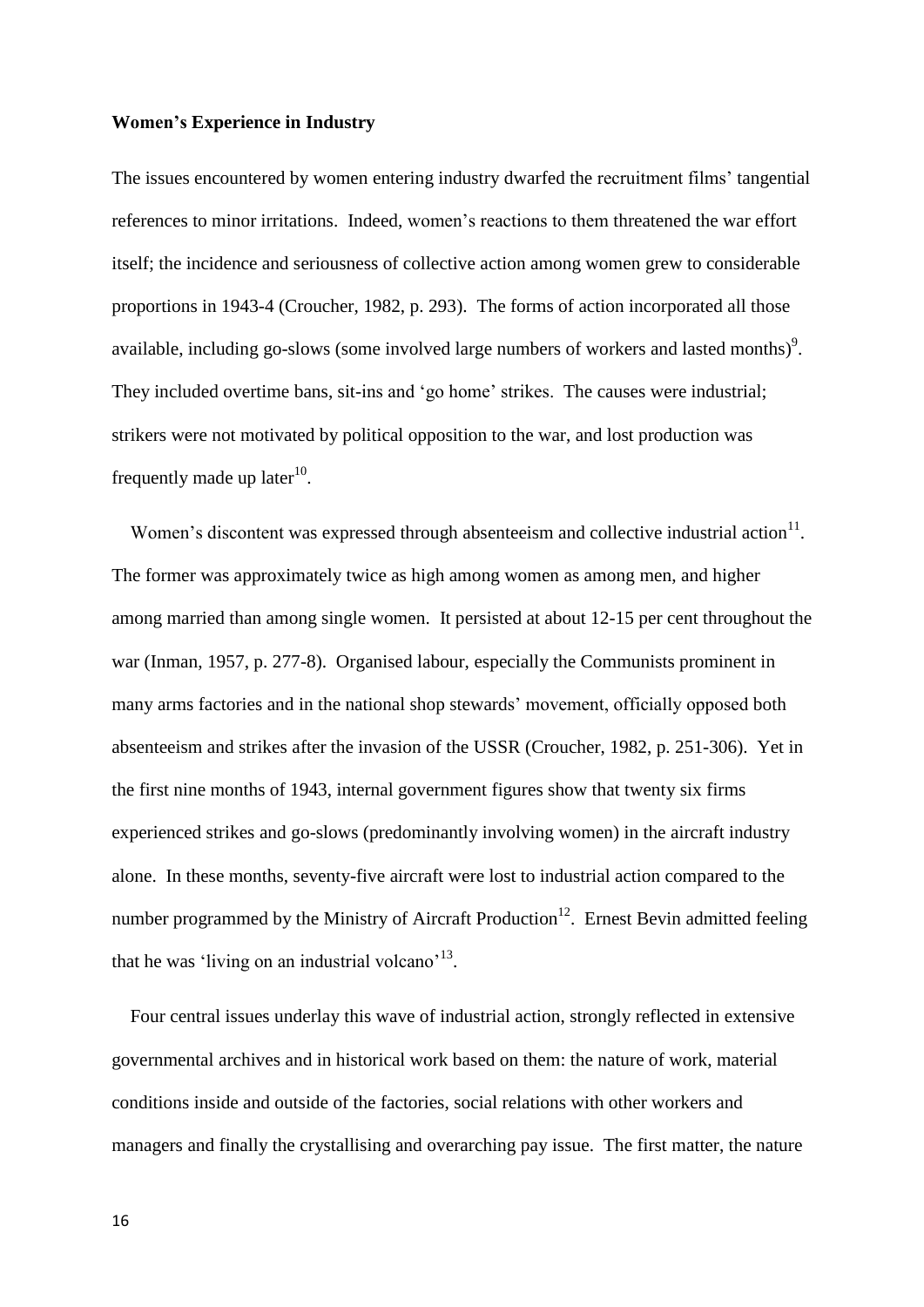of women's work in the arms industries, constituted the essential existential backdrop. Much war work was boring, monotonous and, once initial materials shortages which could hold up production were overcome, intense (Croucher, 1982; Little & Grieco, 2011; Summerfield, 1989, p. 53-4; Wightman, 1999). Government production ministries constantly strove to reduce production times. *Inter alia*, this entailed making maximum use of the women workers who worked on 'diluted' tasks, usually paid by the piece. Some of these were rated through negotiation - as skilled or semi-skilled, but only a very small proportion of new entrant women were trained to perform highly skilled work such as tool-making and toolsetting, usually paid on flat time rates (Inman, 1957, p. 80). Therefore, many women and low-skilled men increasingly worked on tasks typical of intense mass production internationally. In mid-1943, American manufacturing expert Ed Walton toured British aircraft factories, comparing their production methods with those in the USA. His verdicts on different factories varied, but the majority resembled his judgement of A.V. Roe's North-Western factories: 'the tempo of work…seemed very good and the proportion of unskilled and female labour very high—72% at Ashton, 75% at Wythenshawe. In the Ashton plant all machine tools run by un-and semi-skilled operators with very few skilled workers to set up machine tools<sup>14</sup>. Such de-skilled production processes were exhausting. Margaret Amosu, who worked in a London aircraft factory, said when interviewed post-war, 'Most of the time you were standing and working physically very hard. So when the afternoon team came on, you sort of collapsed onto your stool, you were really exhausted. And when you think that for much of the year – half the year, certainly – we were going home *and* arriving at the factory in the blackout, and some of these women were coming from as far as Croydon. Why, I don't know, but I suppose because most of them, of course, were conscripted<sup>'15</sup>. As another woman employed in a factory observed by Mass Observation (MO) and regarded by them as representative complained: 'the work is so monotonous….boredom is our worst enemy'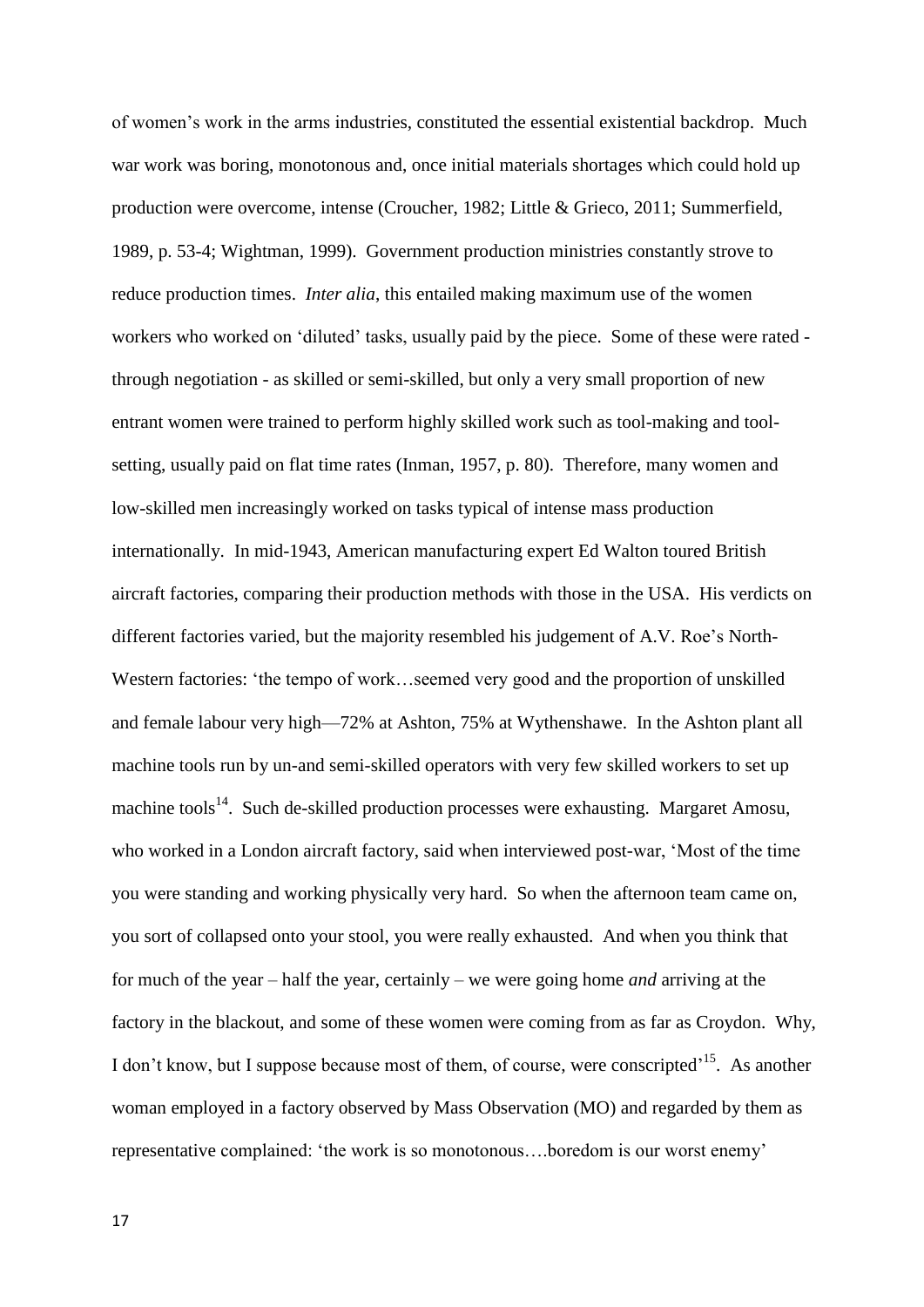(Mass Observation, 1943, p. 26-7). These individual experiences were typical. MO published a survey of women war workers' work experience in 1942, reporting just over a half as either 'satisfied without being very enthusiastic', 'unenthusiastic' or 'condemned their jobs emphatically' (Mass Observation, 1942, p. 117). Even these figures probably minimised the issue. 'Social desirability' effects tending to encourage them to exaggerate their satisfaction are evident in women's responses, and the survey was conducted soon after conscription began. Revealingly, as one Ministry of Labour and National Service expert reported, strikes often started on Monday morning<sup>16</sup>. The brief shots of women's work shown in the films could not possibly convey the tedium of this type of repetition work performed across many hours.

 Material conditions for women workers outside workplaces could also be poor, because of the arms industries' very rapid expansion (Croucher, 1982). New factories were hastily built, often in rural areas where transport was difficult and an official support network assisting the many thousands of women being transferred had to be created almost from scratch. Key issues, including accommodation for 'mobile' women, childcare and shopping (central for 'immobile' women) were never fully solved. Nurseries were only gradually introduced after women's conscription and were never available to all children. They amounted to 'a makeshift measure to facilitate the labour supply in a number of key areas' (Croucher, 1982, p. 264). Shopping required a wide range of *ad hoc* solutions co-ordinated by the Ministry of Labour and National Service's Welfare Department which relied on local employers and agencies such as those depicted collaborating in *'Food Front. Shopping Plan Helps Women Workers'*. Yet in some areas, such as Coventry, the situation remained especially poor (Croucher, 1982, p. 265). Factory canteens sometimes provided a partial solution since not all landladies practised the generous hospitality shown in *Women Away From Home*. An employer seeking government assistance in establishing a canteen wrote in late 1941: 'a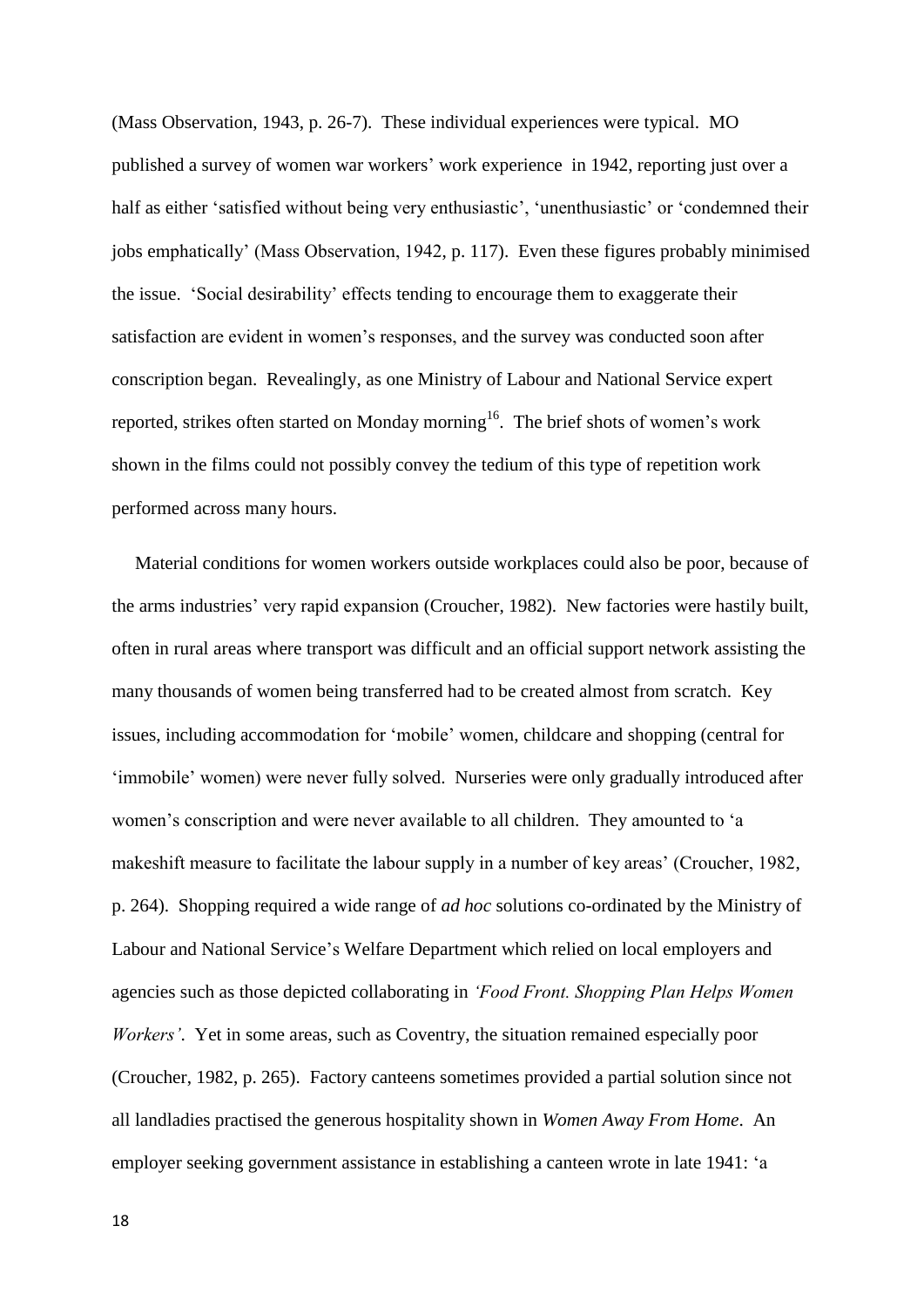proportion of our employees are not in a high grade physically (*sic*) and we have had three cases of TB in the last six months. A large percentage of our workers are in lodgings and there is a distinct possibility that they are not receiving sufficient or good quality food...<sup>17</sup>

 Inside factories, welfare arrangements – especially in 1942-3- were frequently weak, with inadequate sanitary facilities and unpopular canteens (Inman, 1957, p. 232-242). Conditions were often viewed by women as inappropriate. One Scottish woman shop steward, complaining about numerous welfare and health issues, told MO: 'We don't mind doing men's work but we don't want to be treated like animals.....<sup>18</sup> As Doris Wilkinson, employed in a Sunderland dry dock (1942-5) later recalled, many women had fleas because of the need to be comprehensively covered in a dirty workplace where rats were common<sup>19</sup>. Working hours were long at around sixty-eight per week. The Chief Inspector of Factories expressed concern about long hours in 1940 and 1941 and the almost 400% increase in the accident rate among women in those years<sup>20</sup>. Publicly stoical reactions were the norm, and as the Chief Inspector noted, went hand-in-hand with under-reporting of serious accidents.

 Women's and indeed men's relations with management were often less cooperative than the films depictions. The general quality of top management in the vital aircraft industry caused Stafford Cripps concern when he was Minister of Aircraft Production in  $1942^{21}$ . An idea of the authoritarian approach practised by some and objected to by Cripps can be obtained from a letter from a senior manager at the major aircraft manufacturer A.V. Roe to a top official at the Ministry of Aircraft Production in early 1942. Referring to new workers whom he described as 'of the greenest' he wrote: 'My main trouble as far as labour is concerned at Yeadon is the refusal of the workpeople to be properly disciplined, we consequently have in the last couple of months been embroiled in the difficult task of …forcing discipline down their throats and trying to educate them to workshop conditions....<sup>22</sup> Cripps hoped to address such attitudes by encouraging the nascent idea of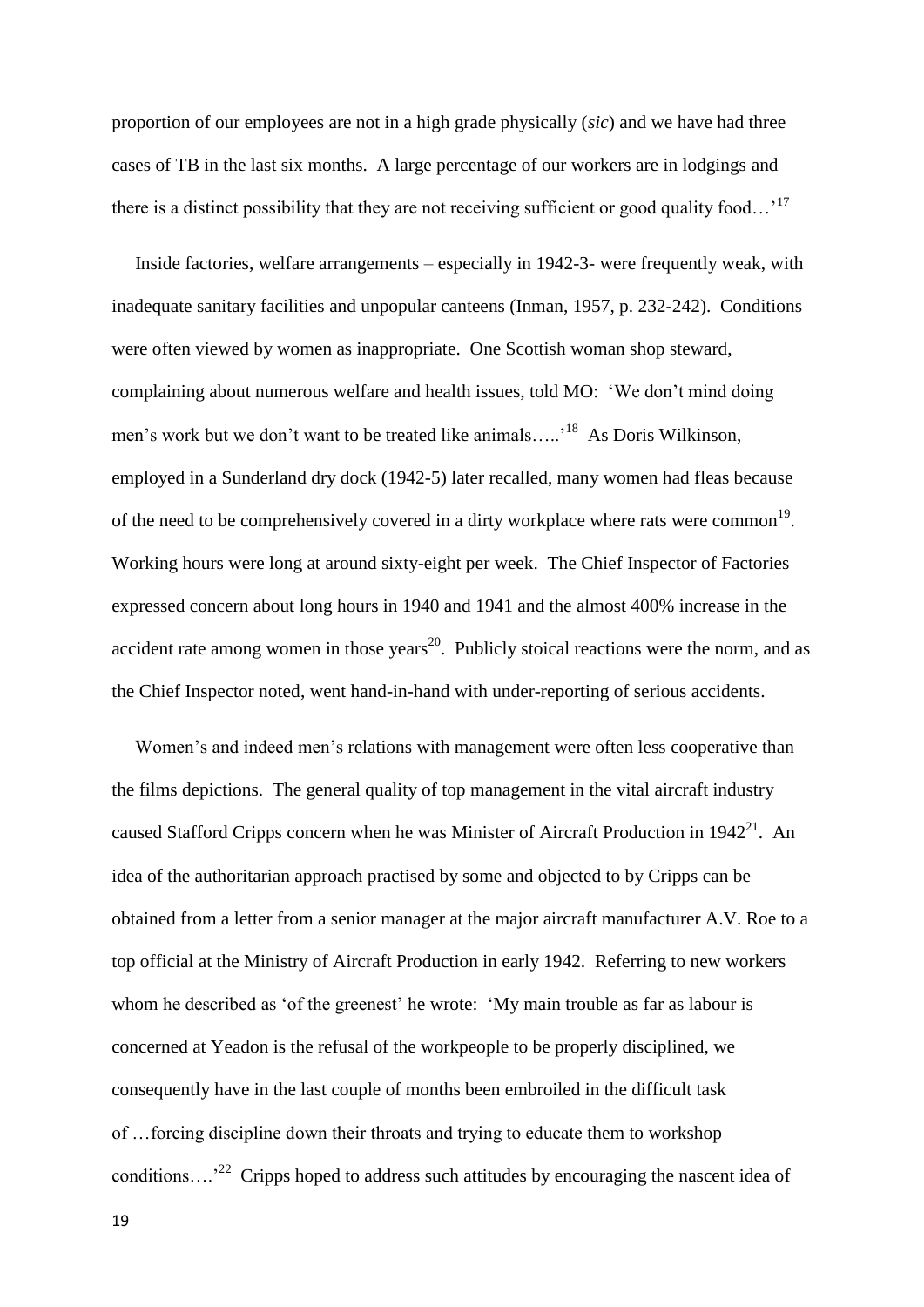Joint Production Committees (JPCs) bringing managers and workers' representatives together, but it foundered on the managerial attitudes themselves and the worker reactions they stimulated. Most JPCs met only once; many of the remainder failed to induce any real cooperation (Croucher, 1982, p. 159-60). JPCs' failure represented a major missed opportunity to democratise British industry, a victory for the very forces whose attitudes government policy sought to mitigate (Hinton, 1994).

 Senior managers set the tone for their subordinates, with whom women had most frequent contact. Many foremen and women enforced the generally harsh discipline of inter-war industry and personnel management was widely neglected. As the official historian of labour in wartime noted, 'the industry was without a personnel or welfare tradition' (Inman, 1957, p. 262). This hindered dealing with sexual harassment, which had been in evidence before conscription began, and had already underlain some industrial action in early wartime (Croucher, 1982 p. 100-4). The middle-class women non-production 'welfare' managers theoretically more sympathetic to women workers' concerns could be regarded scornfully by women entrants. Women Welfare Officers were tasked with oiling the wheels of women's deployment and, as we saw, were depicted in the films as potential actors in solving women's problems. A Mass Observation draft report in February 1942 judged them scathingly, asserting that those in one factory 'were ridiculed, especially by the younger women, as merely 'narks'… put there to keep an eye on them… not really concerned with their welfare. Many workers do not seem to know what the welfare is supposed to consist of or what the Welfare Officer's job is unless it is concerned with his or her own welfare and that of the management and employers.<sup>23</sup>

 Male workers' attitudes to the new recruits varied considerably. Isabel Lumsden, who worked in Vickers-Armstrong's Tyneside naval shipyard, 1940-45, summarised many women's response when she suggested unevenness: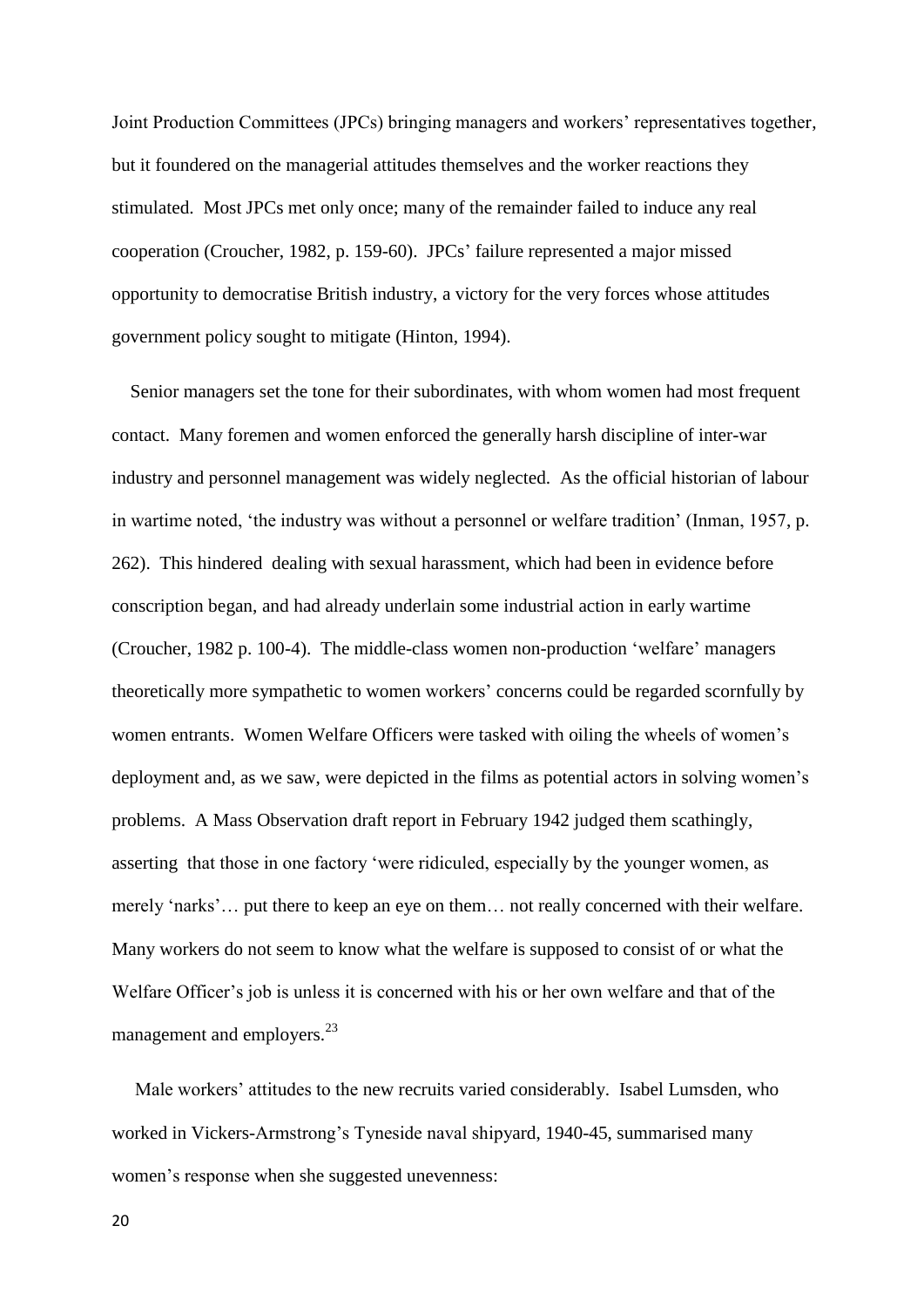IR (interviewer): How did you get on with the men in the war?

 IL: Oh, they were good. I mean, they wouldn't let you do anything heavy. I mean, 'I'll pick that up, I'll put that up.' They were great, the men in the yards.

IR: They didn't resent you coming in?

 IL: Oh, some did, mind. There were some like that, 'bloody women,' some were gainsayers, but the mates I had were alright. $24$ 

J. T. Murphy, the theoretician of the First World War's shop stewards' movement, reported that the women volunteers who came into his war factory experienced reluctance from craftsmen to share their skills, an ultimately unsustainable stance because of 'the sex factor' (J. T. Murphy, 1942, p. 52). Murphy's account demonstrates the persistence of craft union attitudes, and is confirmed by some small-scale strikes conducted by skilled men against dilution despite the 1940 agreement (Inman, 1957, p. 398). It has been argued that the 1940 agreement reflected a clear manifestation of patriarchal policies by unions and employers (Summerfield, 1989, p. 159-60 and *passim*). However, this argument should not obscure manifestations of cross-gender solidarity at workplace level. The agreement's other central dimension reflected the skilled men's wish not to have their pay undercut, specifying that the skilled rate should be paid where appropriate. This encouraged women to demand it, and provided a rationale for those often semi-skilled men who supported them. Many men had jobs and conditions close to and sometimes identical to those of the new entrant women and among them, conceptions of the duty of workplace solidarity persisted. Mixed-gender strikes, usually led by women concerned with piece-work earnings, became increasingly common with a much higher incidence than stoppages on dilution- as the war progressed (Croucher, 1982, p. 251-306). Women taking industrial action, many of them not union members, often resisted efforts by union officials to persuade them to resume work $^{25}$ .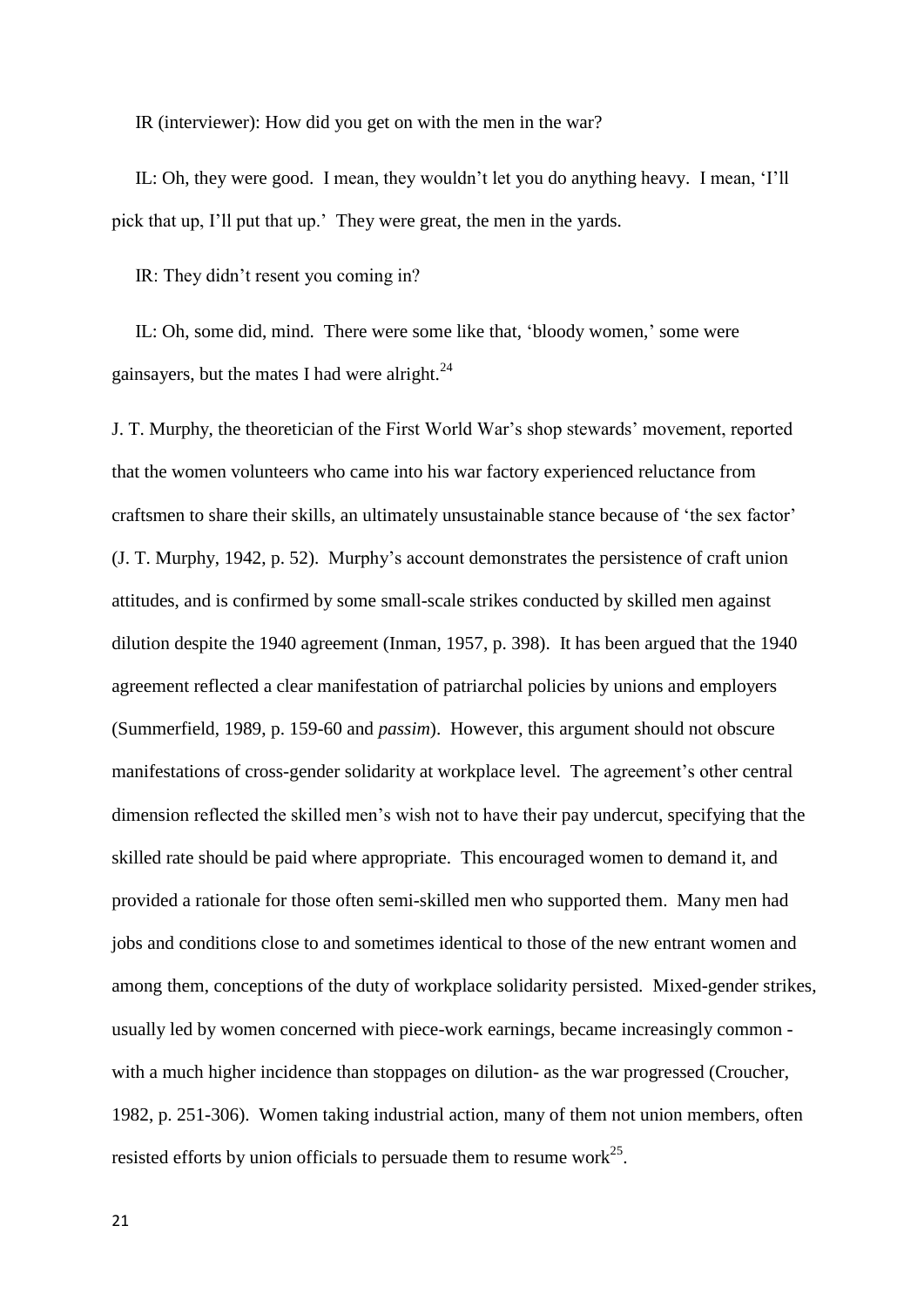The final issue concerning women, one which crystallised all the others, was pay. The national engineering wages structure specified women's basic rates below those of unskilled labourers, meaning that many were structurally underpaid in relation to men. It therefore bears repeating that the 1940 Agreement specified that women were to be paid the skilled rate where they could be shown to be doing fully skilled work. Even for the minority of women trained to this level, this could mean a ritual ordeal to obtain the rate. In factories under the Air Ministry's jurisdiction, establishing fully skilled status required women to perform a full range of skilled tasks in front of male assessors. The ordeal meant that hardly any women were paid the full rate in these factories.<sup>26</sup>. More widely, for women working on 'diluted' jobs, how their work related to that of the craftsmen they replaced was highly debateable. Piece work earnings over and above the basic rates could be improved by effective union representation, but the majority of women were not unionised. Consequently, by 1943 women's earnings in the engineering industry remained only 58.1% of men's<sup>27</sup>. The massive inequality was resented by many conscripted women, even if different age groups experienced it in different ways. Young women working away from home could be badly affected by low wages, especially when facing expensive lodgings and/or high transport costs<sup>28</sup>. Even later in the war, the Ministry of Labour and National Service informed some employers that the need to maintain labour's cooperation meant that they would not direct young women to them unless their pay improved<sup>29</sup>. In this case, an element of 'moral hazard' was involved, but older women's discontent also had specific origins, partly reflecting childcare costs. Both groups of women's discontent were certainly magnified by the complexity of the engineering pay structure, which they considered deliberately obscure. As a Mass Observation study of a Birmingham arms factory showed, women took to returning their pay slips and asking for explanations. One woman expressed herself very clearly: 'I'm going to ask them about it…..I've sweated my inside out this week, and get under £4 for it. I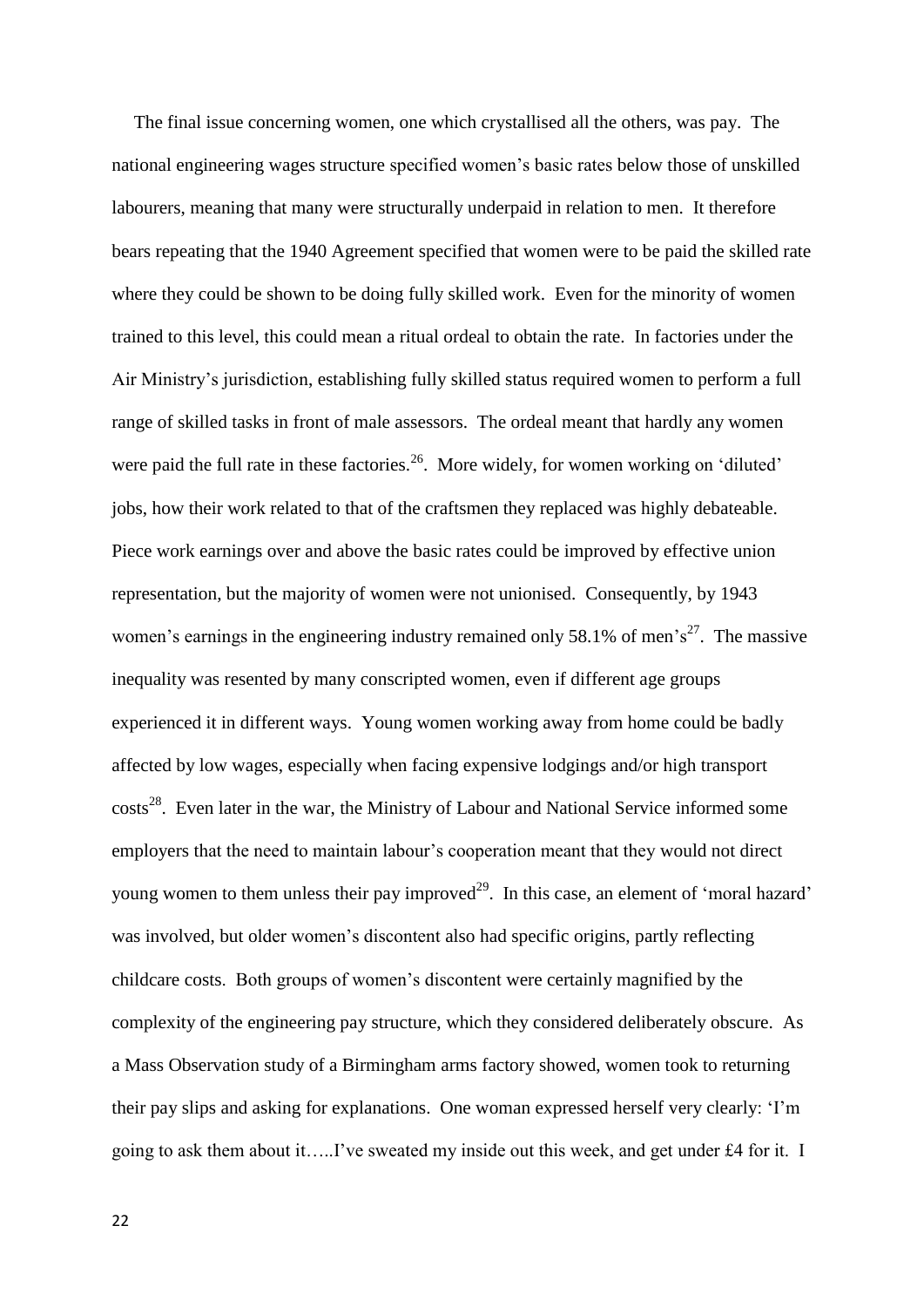can't work for this. I could stay at home and take it easy. I'm out of pocket working for this—I've got to pay out to have the babs (children: authors) minded. I'll ask for my bleeding cards back, and be glad to have them.<sup>30</sup>

The strike wave reached its culmination in November 1943, when some sixteen thousand women and men at Rolls Royce's huge, modern Hillington factory in Scotland struck to improve women's pay. The dispute threatened to spread to other plants and caused the government some anxiety. The strike was the first major industrial mobilisation for equal pay for women in British labour history. Although the strike was only partially successful, the women's pay issue achieved prominence politically and a Royal Commission on Equal Pay conducted an inquiry which (after a long period so that it reported well after many women had been demobilised) delivered a majority verdict against the idea (Croucher, 1982, p. 295-6). Women's demobilisation began soon afterwards and women's attention shifted towards their futures in peacetime, but many thousands had experienced industrial action to obtain equal pay.

## **Conclusion**

This article aimed to uncover how films presented the information women required prior to entering factories, and what motivational rationale for and vision of war work they advanced. It also attempted to determine the scale of the propaganda-lived experience gap.

 Regarding the first question, the films provided little on informational issues of major importance to women. Pay was scarcely touched on, though positive impressions were encouraged. In other areas such as food, information was more concrete, possibly because landlords and ladies shared some responsibility, together with government, for it. Problems arising from working conditions were handled by acknowledging small potential difficulties while referring to the welfare apparatus and ultimately by using the argument that some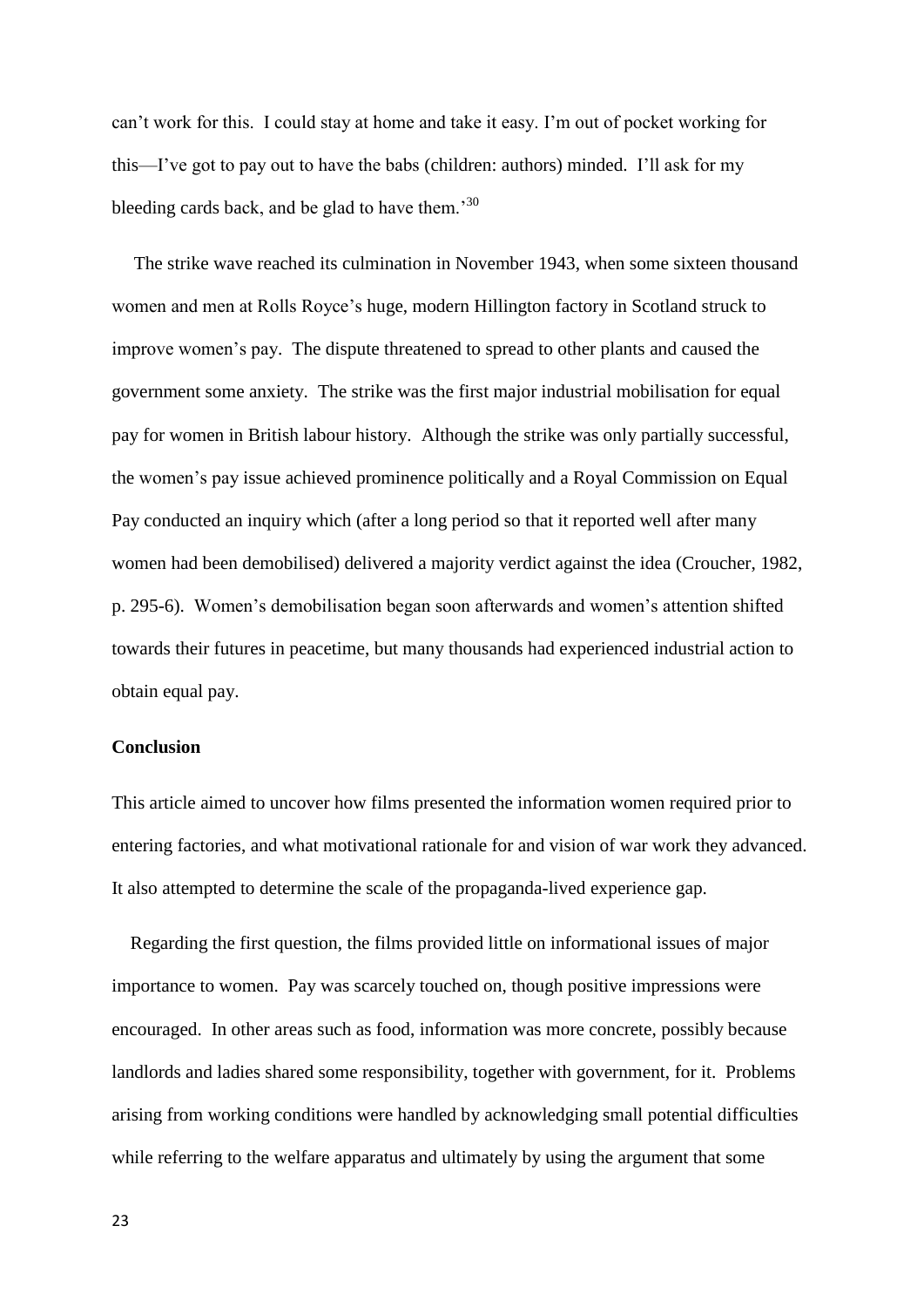hardships needed to be borne. Throughout, women's capacity to do skilled work was asserted, even stressed. Overall, then, important matters to women were either mentioned only in passing or ignored altogether. The motivating approach made explicit reference to the need to support the armed services, one which was widely accepted.

 There was little discernible difference in the levels of specificity with which issues important to women were treated by the 'trade' and documentarist filmmakers. The context was relevant in this connection. Both types of filmmaker were constrained by the production ministries' sponsorship, their vetting of the information given, and, behind them, the private employers and their associations considered essential to the war effort. Other government departments were nervous about MOI competence to deal with industrial matters, especially pay, and the potential they had for creating industrial relations problems. Differences in style and tone between the films produced by the trade and documentary filmmakers were certainly apparent. So, too, were differences in depictions as Rotha and his company's films prominently showed workers and their organisations as active agents. The other films did not, preferring to depict officials as dealing with workers' problems and exercising control over them. At the same time, Rotha's films employed a didactic variety of exhortation. Overall, the films' non-factual elements, exhortation, reassurance about skills, and evocation of the workplace community, may have been successful. Yet they could only mask the dearth of concrete information.

 Regarding the second, central question, the gap between the picture painted and the lived reality was large. War work for many women was repetitious, boring and sometimes intense, and interacted negatively with extra difficulties in domestic work. Very long hours, and frequently inadequate welfare went hand in hand with considerable health and safety issues, especially early in the war. In social relations terms, managers were positively depicted, as were male workers; romantic possibilities were even evoked. Management was depicted as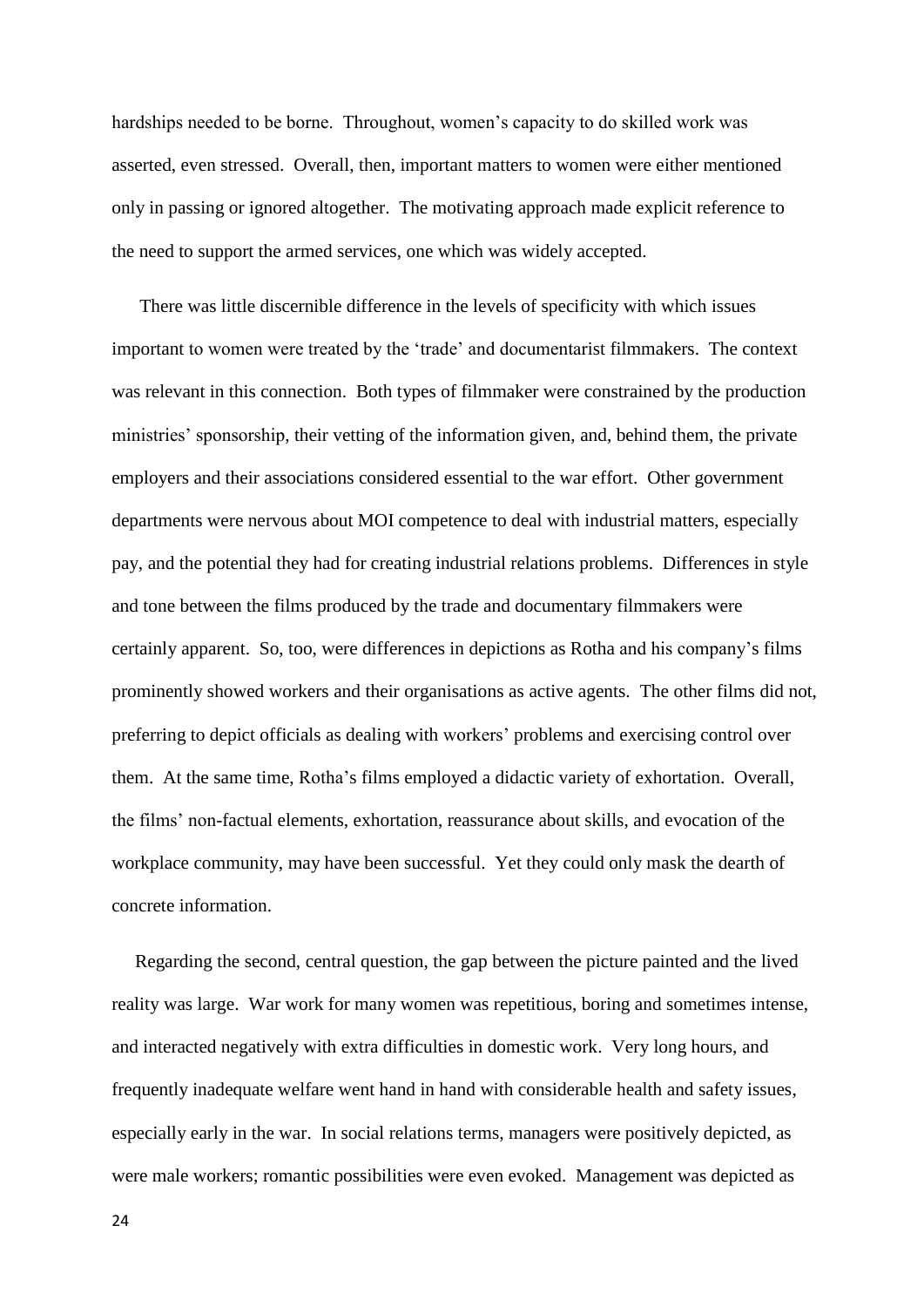friendly and cooperative, and this was possibly true in a day to day sense in some workplaces. Nevertheless, many managers sought to discipline and subordinate the new 'green' workers to their visions of appropriate behaviour. Middle-class women welfare officers, shown as offering both minimal support and exhortation, were often not well regarded by the women conscripts. At a more institutional level, the history of Joint Production Committees was one of widespread failure partly because the over-riding issue was inequality, especially in relation to pay.

 Certainly in the short term and possibly beyond, these films may be argued to have been successful in achieving an immediate aim: bringing women into the war factories in greater numbers than in World War One. Conscripted women were relatively well absorbed into the workforce, with few disputes on 'dilution' compared to 1914-18, indicating that men's reservations had reduced in the interim, and may have been at least minimised by propaganda. The films helped extract major efforts from many conscripted women, and the more positive dimensions of the wartime industrial experience were later underlined by many as some women offered 'heroic' industrial efforts accounts post-war (Summerfield, 1998). These stressed women's sacrifice. Yet, as Harrisson (1976) convincingly demonstrated, post-war accounts are very untrustworthy guides to individuals' wartime attitudes and actions. Thus, women's wartime reactions encompassed both much sustained hard work and sacrifice but also high and rising levels of absenteeism, strikes and other forms of industrial action. An increasing number of women took action, focusing on pay inequality, often with support from male workers. Obviously, recruitment films could not tackle this issue. Nor could they counteract the material immediacy of workplace realities. Indeed, they had to avoid potentially contested issues and government was in a sense prescient in that the wave of women's industrial action that they feared did in fact ensue.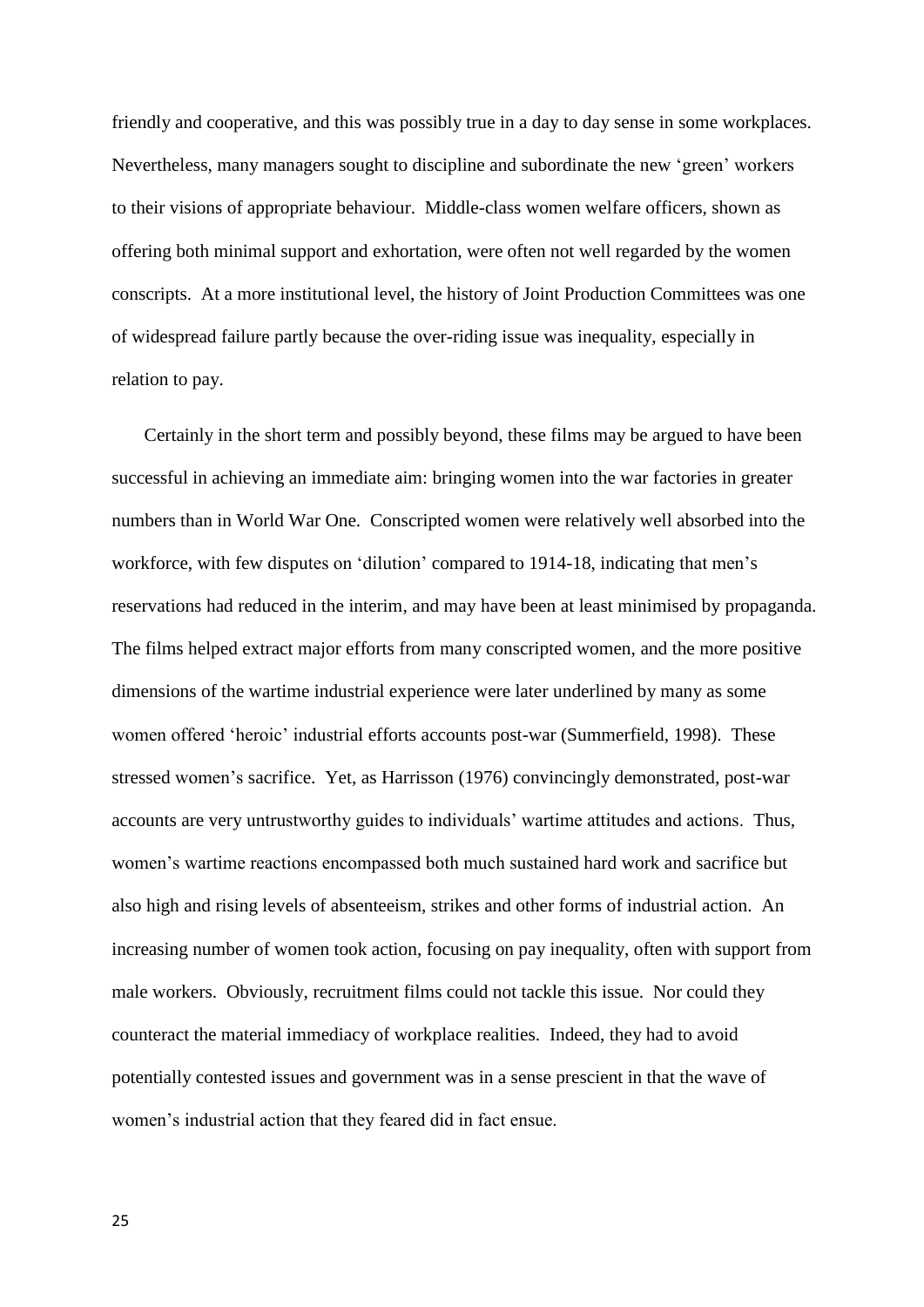This analysis provokes a further question that might become approachable if more sources become available to allow more insight into women's wartime subjectivity than is at present possible. The films emphasised women's capacities and the depth of their workplace solidarities. These propaganda strands may have had unintended effects in the longer term since such official representations could be re-interpreted and used by workers in ways far from those intended by the filmmakers and their state sponsors. Wartime propaganda representations were certainly often radically adapted by those who they were aimed at, moulded to fit in with and justify individual and collective actions (Hinton, 2010). Thus, further work may be able to test the proposition that cinematic affirmations of women's capacities and workplace solidarity were successful in the short run but may conceivably have been counter-productive in the longer term by encouraging them to collective assertiveness.

## **References**

Aitken, I. (1998). Basil Wright. Interview with Ian Aitken. In I. Aitken (Ed.), *The Documentary Film Movement: An Anthology* (pp. 244-252). Edinburgh: Edinburgh University Press.

Aldgate, A., & Richards, J. (2007). *Britain Can Take It: British Cinema in the Second World War*. London: I.B. Tauris.

Box, S, Carr, J. (Producers), & Cooper, H. (Director). (1941). *Jane Brown Changes Her Job* [Motion Picture]. United Kingdom: Verity Films.

Hurst, B. D. (Producer and Director). *A Call For Arms* [Motion Picture]. United Kingdom: D&P Productions.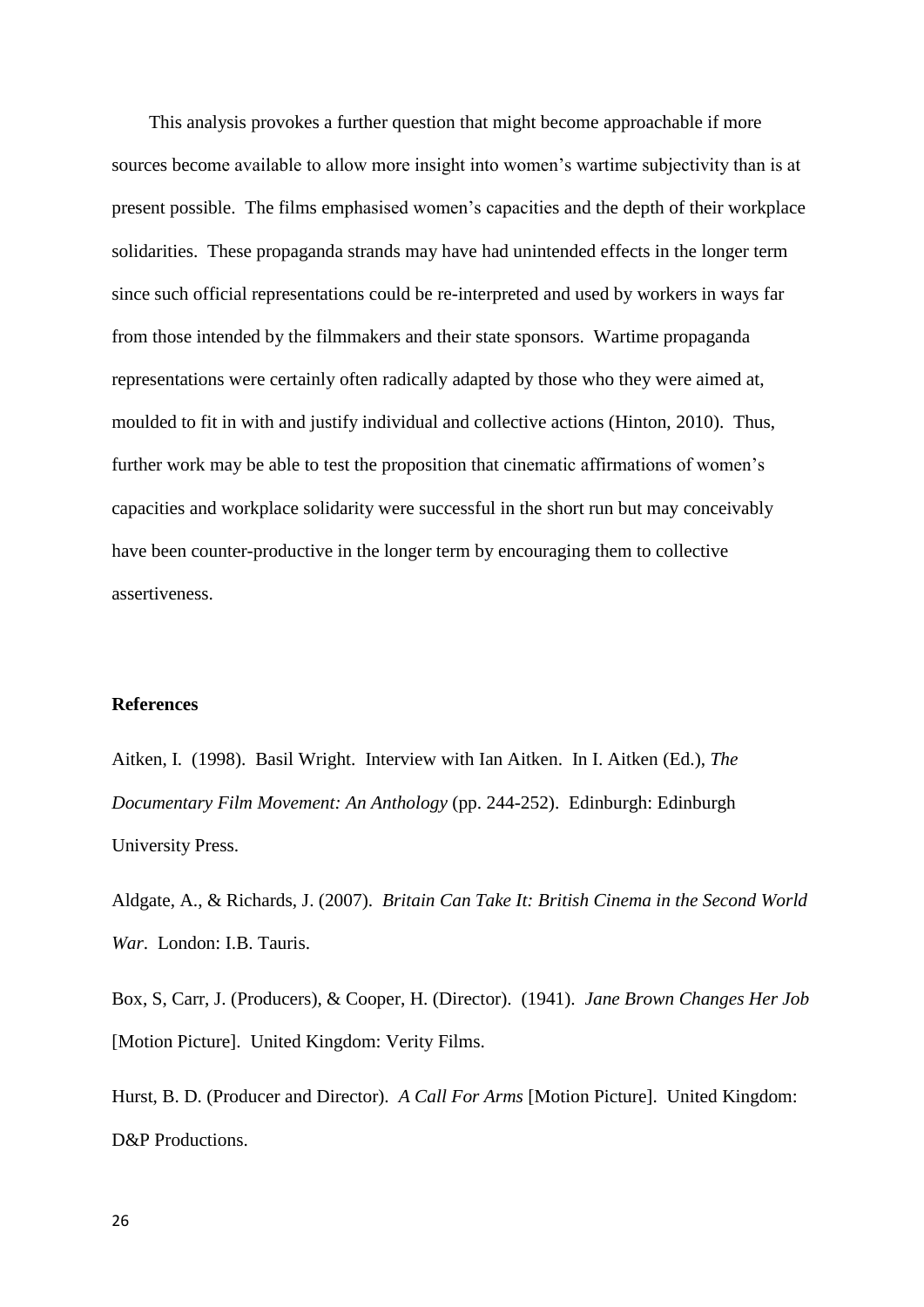Calder, A. (1971). *The People's War*. London: Panther.

Chapman, J. (2011). *The British At War: Cinema, State and Propaganda, 1939-1945*. London: IB Tauris.

Croucher, R. (1982). *Engineers at War: 1939-45.* London: Merlin Press.

Edgerton, D. (2012). *Britain's War Machine*. London: Penguin.

Fox, J. (2005). John Grierson, his 'documentary boys' and the British Ministry of Information, 1939-1942. *Historical Journal of Film, Radio and Television, 25,* 345-369. doi:10.1080/01439680500236151

Fox, J. (2006). Millions like us? Accented language and the 'ordinary' in British films of the Second World War. *Journal of British Studies, 45*, 819-845. doi:10.1086/505959

Fox, J. (2013). *Film Propaganda in Britain and Nazi Germany*. London: Bloomsbury.

Hankinson, M. (Producer), & Gilbert, G. (Director). (1942). *Women Away From Home* [Motion picture]. United Kingdom: Ministry of Information.

Harrison. M. (1988). Resource mobilisation for World War Two: the USA, UK, USSR and Germany, 1938-1945. *Economic History Review, 41*, 171-192. doi:10.1111/j.1468- 0289.1988.tb00461.x

Harrisson, T. (1976). *Living through the Blitz*. London: Collins.

Higson, A. (2003). Five Films. In G. Hurd, (Ed.), *World War Two in British Films and Television.* London: BFI Books 22-26.

Hinton, J.S. (1973). *The First Shop Stewards' Movement*. London: George Allen and Unwin. Hinton, J.S. (1994). *Shop Floor Citizens: engineering democracy in 1940s Britain.* London: Edward Elgar.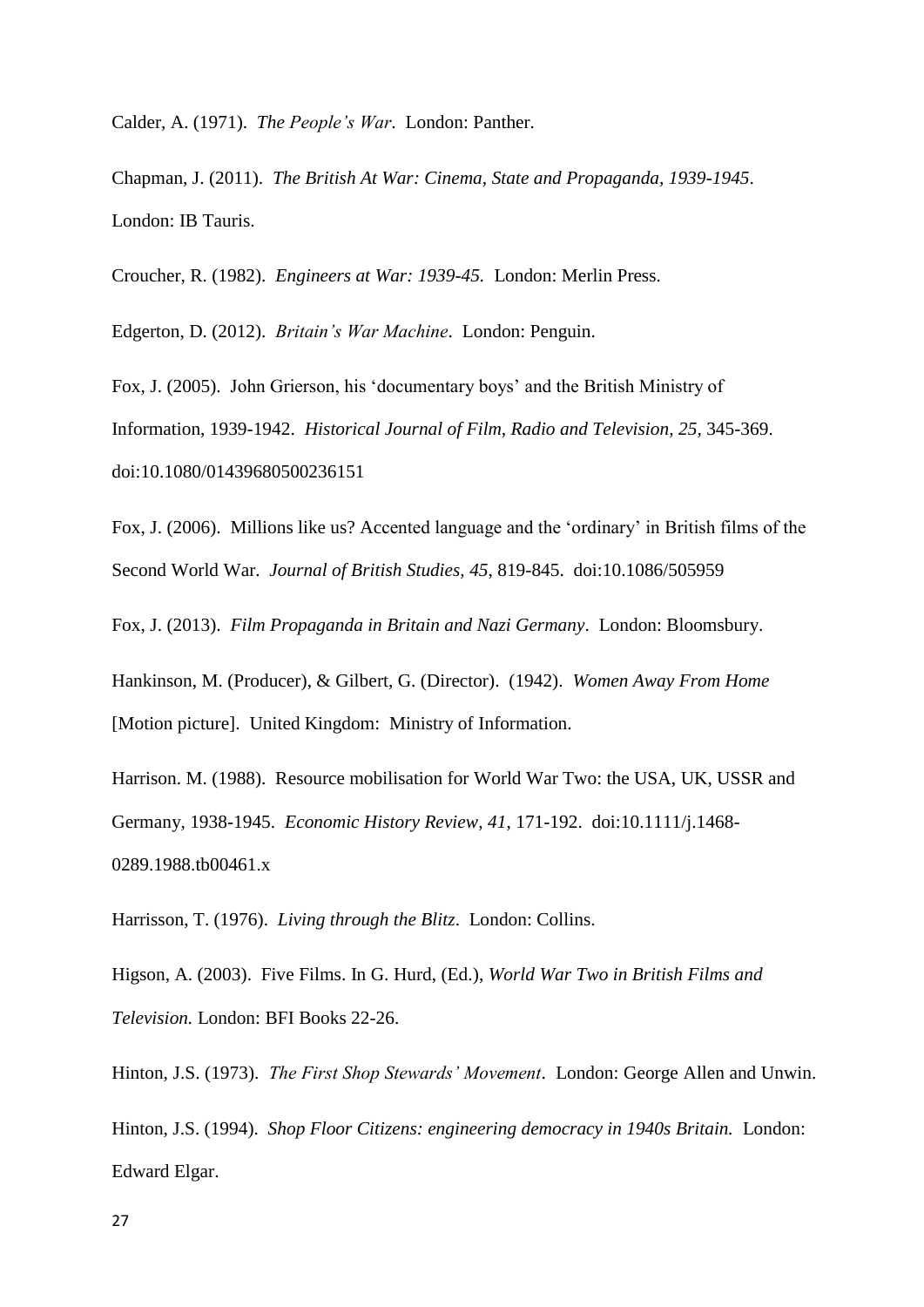Hinton, J.S. (2010). *Nine Wartime Lives. Mass Observation and the Making of the Modern Self.* Oxford: Oxford University Press.

Inman, P. (1957). *Labour in the Munitions Industries*. London: HMSO.

Lant, A.C. (1991). *Blackout. Reinventing women for wartime British cinema*. Princeton: Princeton University Press.

Box, S., Carr, J. (Producers), & Cooper, H. (Director). (1941). *Jane Brown Changes Her Job* [Motion Picture]. United Kingdom: Verity Films/Ministry of Information/Ministry of Labour.

Black, E. (Producer), Gilliat, S., Launder, F. (Directors.) (1943). *Millions Like Us* [Motion Picture]. United Kingdom: Gainsborough Pictures.

Hankinson, M. (producer), Gunn, G. (Director.) (1943). *Women Away From Home* [Motion Picture]. United Kingdom: Spectator Films.

Little, S.E., & Grieco, M. (2011). Shadow factories, shallow skills? An analysis of work organisation in the aircraft industry in the Second World War. *Labour History, 22*, 193-216. doi:10.1080/0023656x.2011.571476

Mass Observation. (1942). *People in Production*. London: MO.

Mass Observation. (1943). *War Factory*. London: MO.

Murphy, J.T. (1942). *Victory Production!* London: John Lane the Bodley Head.

Murphy, R. (2000). *British Cinema and the Second World War*. London: Continuum.

Newport local history society. (2017). *Wartime Newport* [http://www.wartimenewport.virtuallyhere.co.uk/story.php?story\\_id=107.](http://www.wartimenewport.virtuallyhere.co.uk/story.php?story_id=107) Accessed 1 February 2017. This site underwent reconstruction in summer 2017.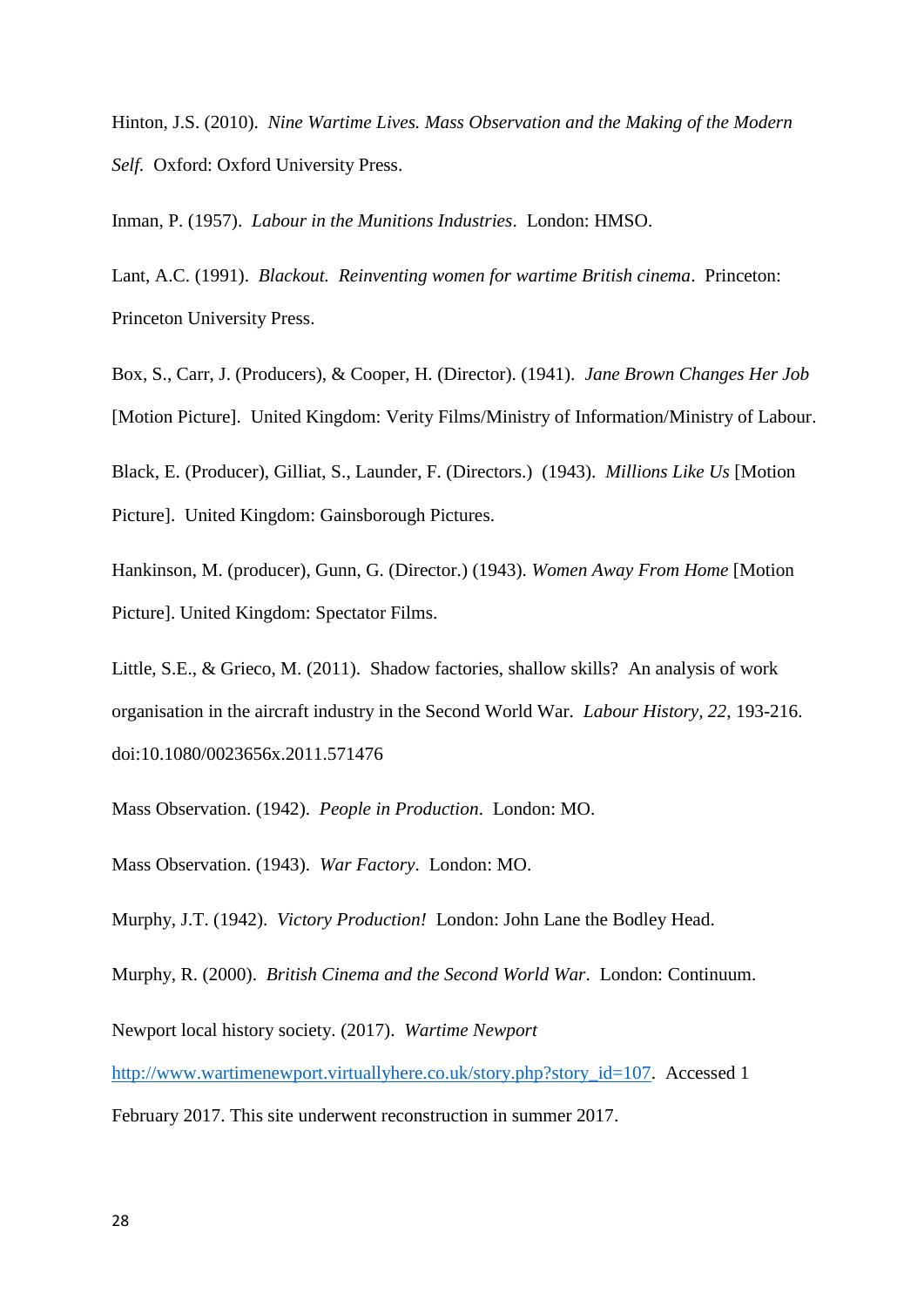Petrie, D., & Kruger, R. (Eds.), (1999). *A Paul Rotha Reader.* Exeter: Exeter University Press.

Plantinga, E. (2005). What a documentary is, after all. *The Journal of Aesthetics and Art Criticism, 63,* 105-117.

Pronay, N., & Croft, T. (1983). British film censorship and propaganda policy during World War Two. In J. Curran, & V. Porter (Eds). *British Cinema History* London: Weidenfeld and Nicolson pp. 144-163.

Richards, J. (1994). Cinemagoing in Worktown. Regional film audiences in 1930s Britain. *Historical Journal of Film, Radio and Television, 14,* 147-166.

doi:10.1080/01439689400260131

Rotha, P. (Producer), (Director Unknown). (1942). *Worker and War-Front Magazine. Food Front. Shopping Plan Helps Women Workers* [Motion Picture]. United Kingdom: Paul Rotha Productions.

Rotha, P. (Producer), & Chambers, J. (Director). (1942). *Night Shift* [Motion Picture]. United Kingdom: Verity Films.

Rotha, P. (1958). *Rotha on the Film. A selection of writings about the cinema*. London: Faber and Faber.

Summerfield, P. (1989). *Women Workers in the Second World War. Production and Patriarchy in Conflict.* London: Routledge.

Summerfield, P. (1998). *Reconstructing women's wartime lives. Discourse and subjectivity in oral histories of the Second World War*. Manchester: Manchester University Press.

Sussex, E. (1975). *The Rise and Fall of British Documentary. The Story of the Film Movement Founded by John Grierson.* Berkeley and London: University of California Press.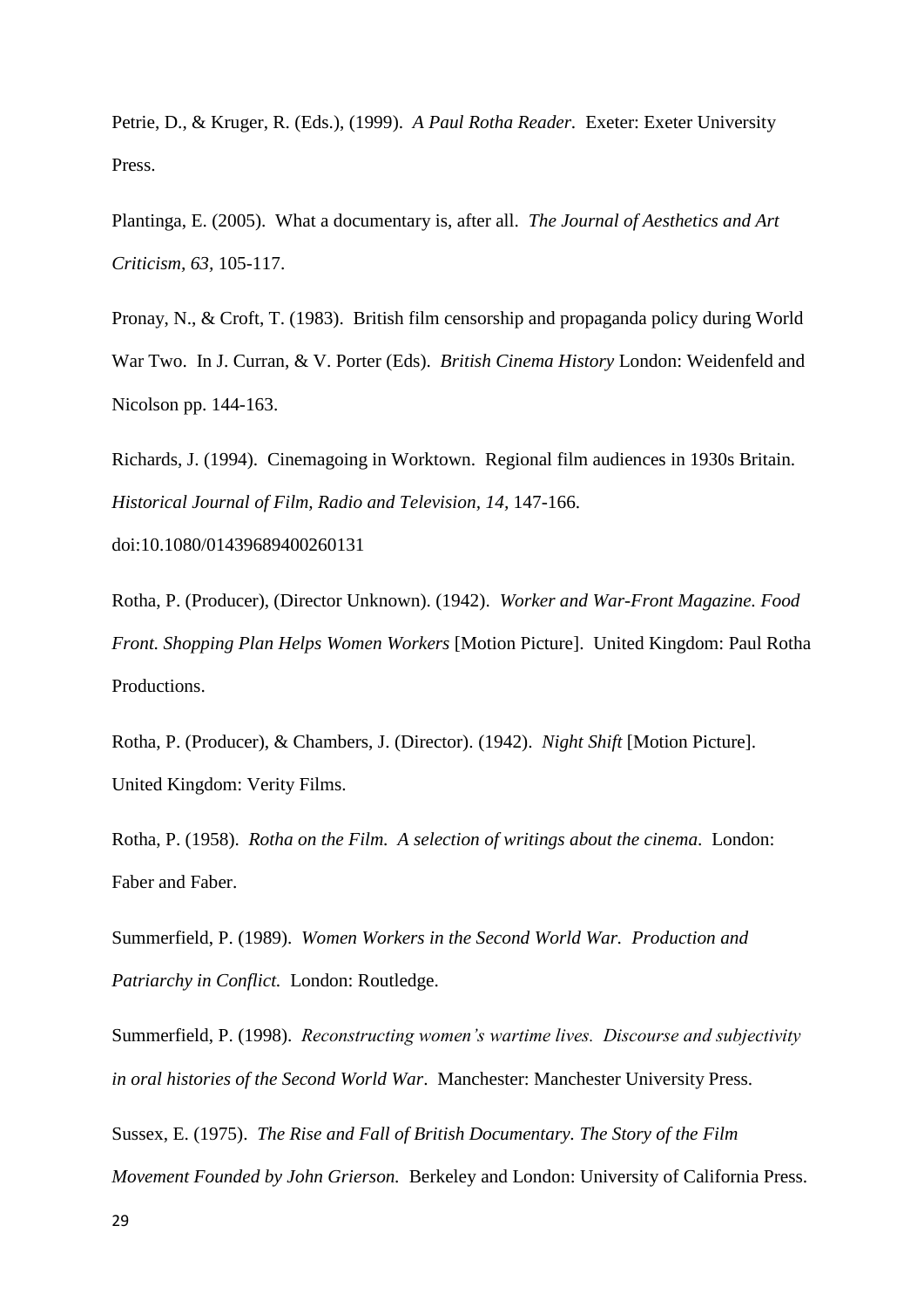Welch, D. (Ed.). (2014). *Propaganda, Power and Persuasion: From World War 1 to WikiLeaks.* London: IB Tauris.

Welch, D. (2016). *Persuading The People*. London: British Library.

Wightman, C. (1999). *More Than Munitions. Women. Work and the Engineering Industries 1900-1950*. London: Longman.

Woolley, S. (2017). Behind the lines: Women and WWII British film. *Sight and Sound*, May.

## ENDNOTES

 $\overline{\phantom{a}}$ 

 $<sup>1</sup>$  A young war worker, interviewed in 1984, asked why the women in her factory made great</sup> efforts replied: 'Maybe the propaganda they used in the cinema or whatever. You did take it in, you weren't aware of it.' Interview with Catherine Niblock by Conrad Wood, September 1984, Recording 830, Imperial War Museum, London.

<sup>2</sup> From 1920, the Amalgamated Engineering Union: AEU.

<sup>3</sup> Mrs Thorne, who worked in Palmer's Jarrow yard 1940-1944, was incredulous when the Labour Exchange first suggested working there; 'that's where the men work...' Interview with D. Thorne by Ian Roberts, March 1984, Recording 20185, Imperial War Museum, London.

4 See Rotha's comments on the relationship between the films in Sussex, 1975, p. 140.

<sup>5</sup> Industrial Publicity Committee Minutes, Ministry of Production. 16 November, 1942. INF 1/328. NA.

6 'Special Comments. Industry'. n.d, but mid-1942. INF1/328. NA.

 $7$  'Note: 22 September, 1941'. LAB 8/107. NA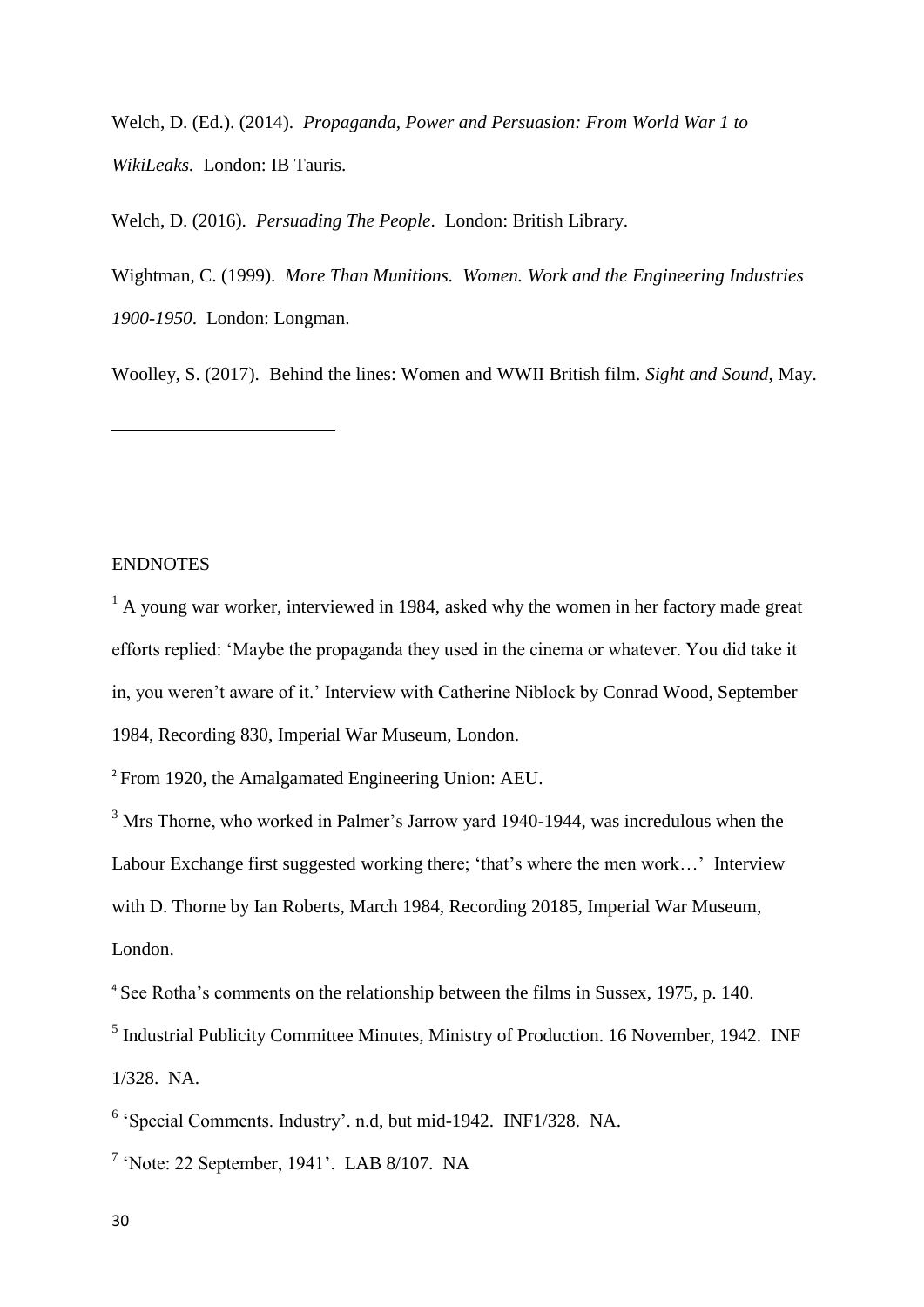8 'Special Comments. Industry'. n.d. but mid-1942. INF1/328. NA.

<sup>9</sup> 'Note: Chief Executive: Effect of Strikes'. 15 October 1943. AVIA 15/2548. NA.

<sup>10</sup> 'Note: Chief Executive: Effects of Strikes'. 15 October 1943. AVIA 15/2548. NA.

 $11$  Forms of industrial action included overtime bans, sit-ins and 'go home' strikes. The causes were industrial; those involved were not motivated by political opposition to the war, and there was a tendency for lost production to be made up later. 'Note: Chief Executive: Effects of strikes' 15 October 1943. AVIA 15/2548. NA.

<sup>12</sup> 'Note: Chief Executive: Effect of strikes' 15 October, 1943. AVIA 15/2548. NA.

<sup>13</sup> *News Chronicle* 3 November 1943.

<sup>14</sup> Ed C. Walton: 'Lancaster and York production and Development' 24 July 1943. AVIA 10/108. NA.

<sup>15</sup> Interview with Margaret Amosu by Lyn E. Smith, June 1996, Recording 16704, Imperial War Museum, London.

<sup>16</sup> Northern Region Chief Conciliation Officer Report 26 November, 1943. LAB 10/394. NA.

<sup>17</sup> Letter from Grice and Young to HR Chapman, Director of Labour at the Ministry of Aircraft Production. 21 November, 1941. AVIA 15/2566. NA.

<sup>18</sup> AK Diary, 25 January 1942, p.114. Industry Raw Materials, MO Archive.

<sup>19</sup> Interview with Doris Wilkinson by Ian Roberts, October 1983, Recording 20188, Imperial War Museum, London.

<sup>20</sup> Annual Report of the Chief Inspector of Factories, 1940. (Cmnd 6316): p. 5 and 1941 (Cmnd 6397): p. 19.

<sup>21</sup> 'Secret. Extract from MPC (43) first meeting 30 December 1942.' AVIA 15/3780. NA.  $22$  Letter from Dobson (A. V. Roe) to Sir Archibald Reynolds (MAP) 10 April 1942. AVIA 15/2539. NA.